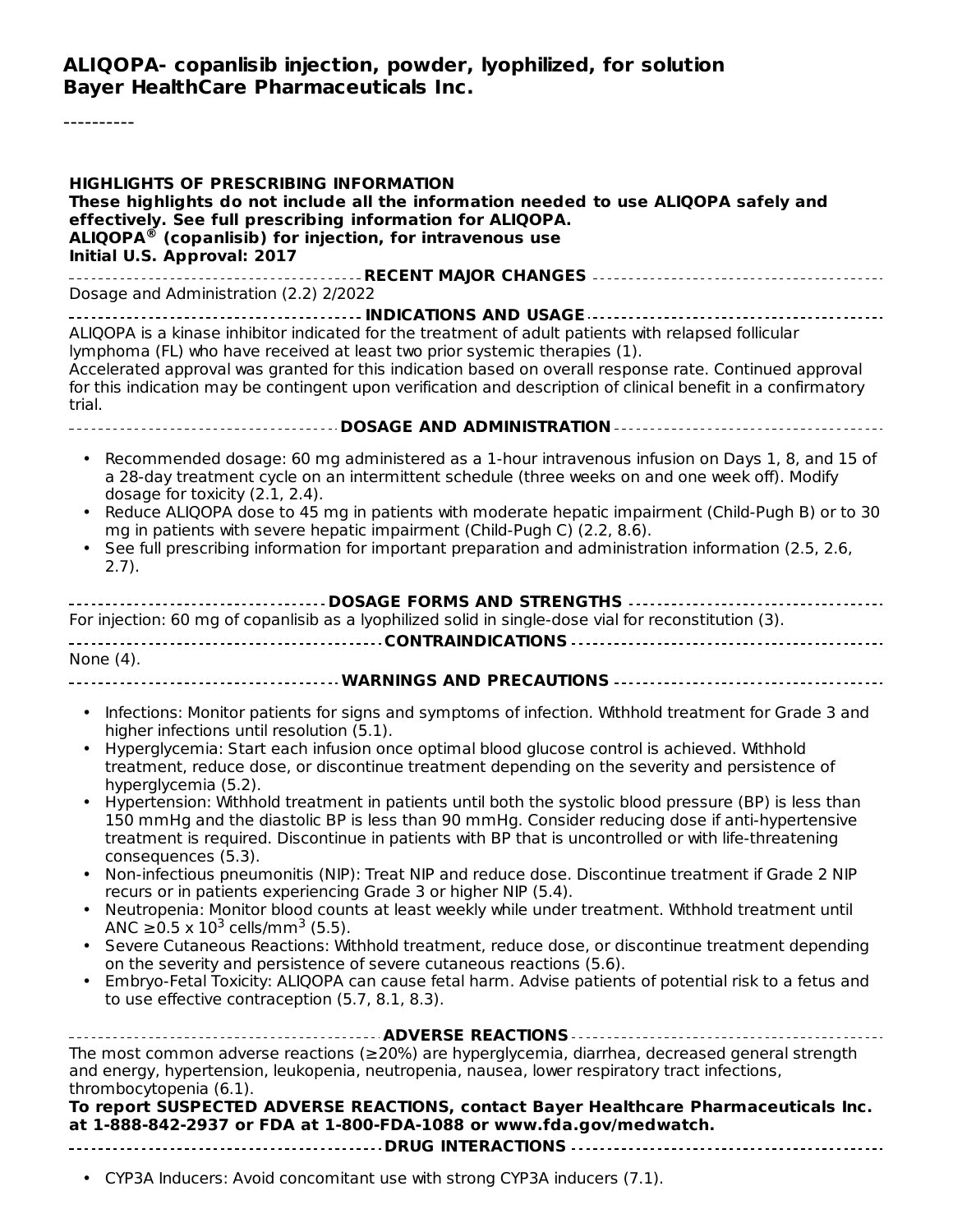•  $C_{\rm 2A}$  inducers: Avoid concomitant use with strong  $C_{\rm 2A}$  inducers (7.1). CYP3A Inhibitors: Reduce the ALIQOPA dose to 45 mg when concomitantly administered with strong CYP3A inhibitors (7.1).

**USE IN SPECIFIC POPULATIONS**

• Lactation: Advise not to breastfeed (8.2).

**See 17 for PATIENT COUNSELING INFORMATION and FDA-approved patient labeling. Revised: 2/2022**

## **FULL PRESCRIBING INFORMATION: CONTENTS\***

### **1 INDICATIONS AND USAGE**

### **2 DOSAGE AND ADMINISTRATION**

- 2.1 Recommended Dosage
- 2.2 Dose Modification for Moderate or Severe Hepatic Impairment
- 2.3 Dose Modification for Use with Strong CYP3A Inhibitors
- 2.4 Dosage Modifications for Toxicities
- 2.5 Preparation and Administration
- 2.6 Reconstitution Instructions
- 2.7 Dilution Instructions for Intravenous Use

## **3 DOSAGE FORMS AND STRENGTHS**

### **4 CONTRAINDICATIONS**

### **5 WARNINGS AND PRECAUTIONS**

- 5.1 Infections
- 5.2 Hyperglycemia
- 5.3 Hypertension
- 5.4 Non-Infectious Pneumonitis
- 5.5 Neutropenia
- 5.6 Severe Cutaneous Reactions
- 5.7 Embryo-Fetal Toxicity

## **6 ADVERSE REACTIONS**

6.1 Clinical Trials Experience

## **7 DRUG INTERACTIONS**

7.1 Effect of Other Drugs on Copanlisib

## **8 USE IN SPECIFIC POPULATIONS**

- 8.1 Pregnancy
- 8.2 Lactation
- 8.3 Females and Males of Reproductive Potential
- 8.4 Pediatric Use
- 8.5 Geriatric Use
- 8.6 Hepatic Impairment

## **11 DESCRIPTION**

## **12 CLINICAL PHARMACOLOGY**

- 12.1 Mechanism of Action
- 12.2 Pharmacodynamics
- 12.3 Pharmacokinetics

## **13 NONCLINICAL TOXICOLOGY**

13.1 Carcinogenesis, Mutagenesis, Impairment of Fertility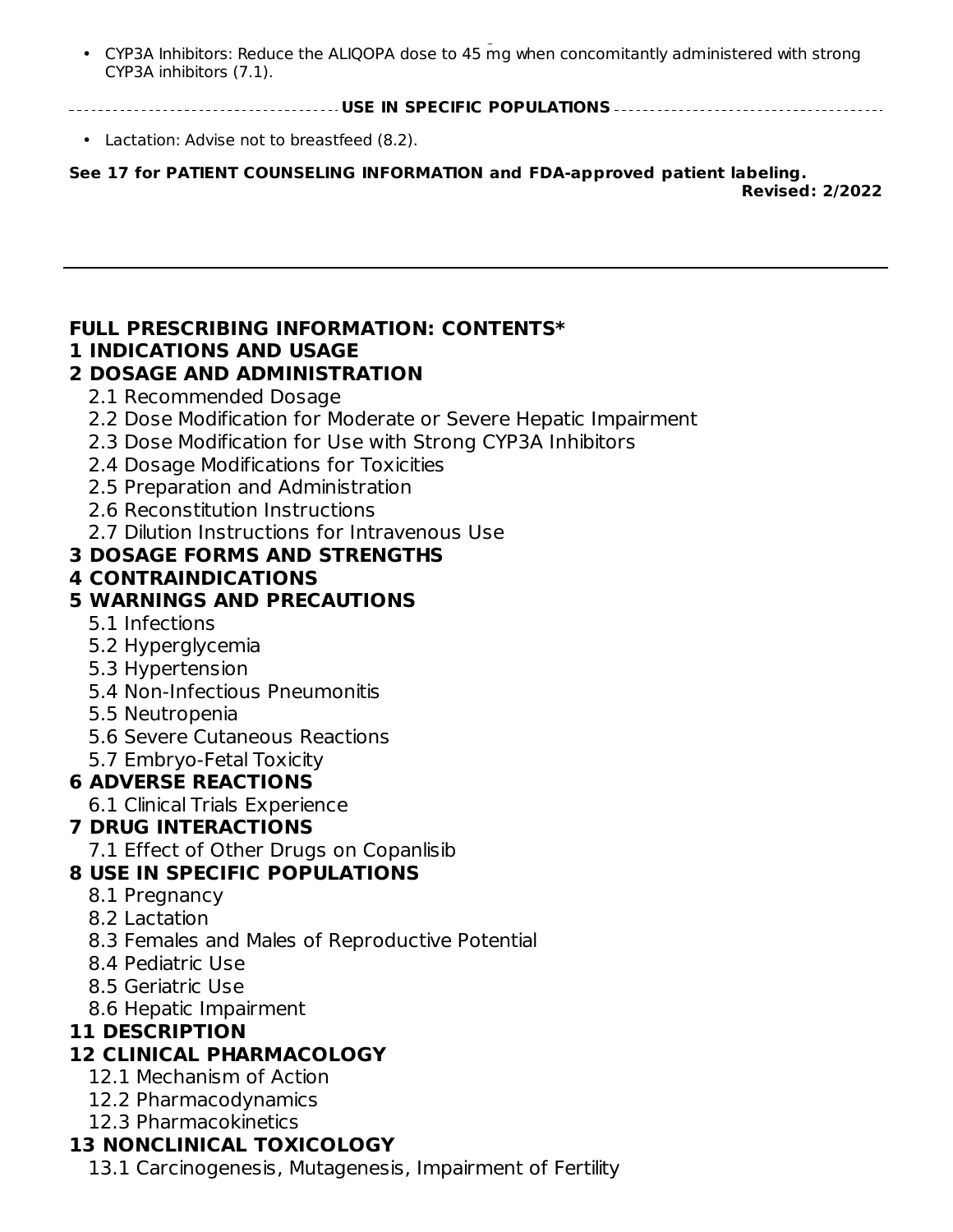## **14 CLINICAL STUDIES**

14.1 Relapsed Follicular Lymphoma

#### **16 HOW SUPPLIED/STORAGE AND HANDLING**

#### **17 PATIENT COUNSELING INFORMATION**

\* Sections or subsections omitted from the full prescribing information are not listed.

### **FULL PRESCRIBING INFORMATION**

### **1 INDICATIONS AND USAGE**

ALIQOPA is indicated for the treatment of adult patients with relapsed follicular lymphoma (FL) who have received at least two prior systemic therapies.

Accelerated approval was granted for this indication based on overall response rate [see Clinical Studies (14.1)]. Continued approval for this indication may be contingent upon verification and description of clinical benefit in a confirmatory trial.

### **2 DOSAGE AND ADMINISTRATION**

### **2.1 Recommended Dosage**

The recommended dose of ALIQOPA is 60 mg administered as a 1-hour intravenous infusion on Days 1, 8, and 15 of a 28-day treatment cycle on an intermittent schedule (three weeks on and one week off). Continue treatment until disease progression or unacceptable toxicity [see Warnings and Precautions (5)].

### **2.2 Dose Modification for Moderate or Severe Hepatic Impairment**

Reduce ALIQOPA dose to 45 mg in patients with moderate hepatic impairment (Child-Pugh B). Reduce ALIQOPA dose to 30 mg in patients with severe hepatic impairment (Child-Pugh C) [see Use in Specific Populations (8.6)].

### **2.3 Dose Modification for Use with Strong CYP3A Inhibitors**

Reduce ALIQOPA dose to 45 mg if a strong CYP3A inhibitor must be used. Concomitant use of ALIQOPA with strong CYP3A inhibitors increases copanlisib exposure (AUC) and may increase the risk for toxicity *[see Drug Interactions (7.1)]*.

### **2.4 Dosage Modifications for Toxicities**

Manage toxicities per Table 1 with dose reduction, treatment delay, or discontinuation of ALIQOPA. Discontinue ALIQOPA if life-threatening ALIQOPA-related toxicity occurs.

| <b>Toxicities</b> | <b>Adverse Reaction Grade<sup>b</sup></b> | <b>Recommended Management</b>      |
|-------------------|-------------------------------------------|------------------------------------|
| Infactione [caa   | Grade 3 or higher                         | Withhold ALIQOPA until resolution. |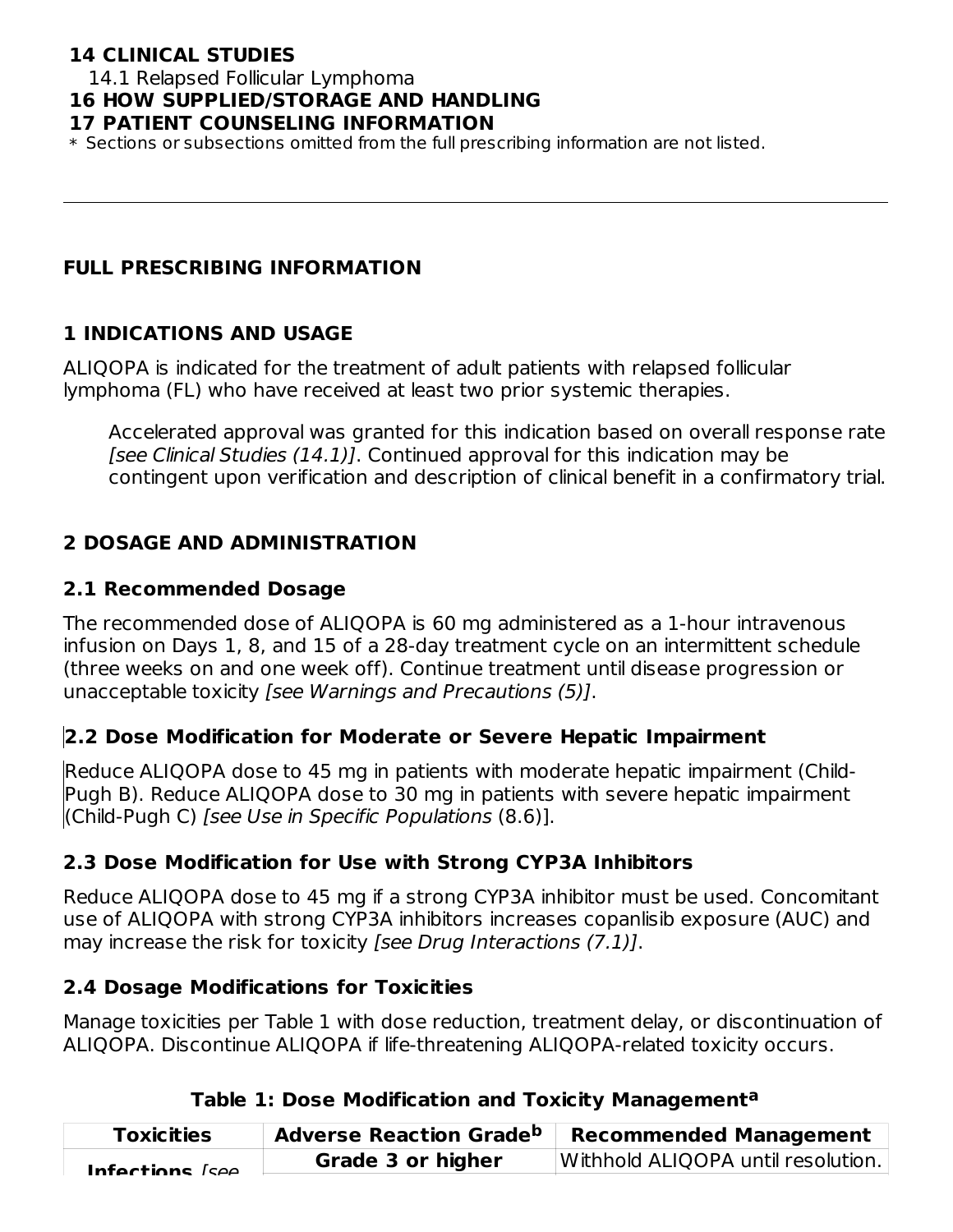| <b>UNLESTAND ISLE</b>    |                                                                | Withhold ALIQOPA. If confirmed,        |
|--------------------------|----------------------------------------------------------------|----------------------------------------|
| Warnings and             | <b>Suspected pneumocystis</b>                                  |                                        |
| Precautions (5.1)]       | jiroveci pneumonia (PJP)                                       | treat infection until resolution, then |
|                          | infection of any grade                                         | resume ALIQOPA at previous dose        |
|                          |                                                                | with concomitant PJP prophylaxis.      |
|                          | <b>Pre-dose fasting blood</b>                                  |                                        |
|                          | glucose                                                        | Withhold ALIQOPA until fasting         |
|                          | 160 mg/dL or more or                                           | glucose is 160 mg/dL or less, or a     |
|                          | random/non-fasting blood                                       | random/non-fasting blood glucose       |
|                          | glucose of 200 mg/dL or                                        | of 200 mg/dL or less.                  |
| <b>Hyperglycemia</b>     | more                                                           |                                        |
| [see Warnings and        |                                                                | On first occurrence, withhold          |
| Precautions (5.2)]       |                                                                | ALIQOPA until fasting blood            |
|                          |                                                                |                                        |
|                          | Pre-dose or post-dose                                          | glucose is 160 mg/dL or less, or a     |
|                          | blood glucose 500 mg/dL                                        | random/non-fasting blood glucose       |
|                          | or more                                                        | of 200 mg/dL or less. Then reduce      |
|                          |                                                                | ALIQOPA from 60 mg to 45 mg            |
|                          |                                                                | and maintain.                          |
|                          |                                                                | On subsequent occurrences,             |
|                          |                                                                | withhold ALIQOPA until fasting         |
|                          |                                                                | blood glucose is 160 mg/dL or less,    |
|                          |                                                                | or a random/non-fasting blood          |
|                          |                                                                | glucose of 200 mg/dL or less. Then     |
|                          |                                                                | reduce ALIQOPA from 45 mg to 30        |
|                          |                                                                | mg and maintain. If persistent at      |
|                          |                                                                | 30 mg, discontinue ALIQOPA.            |
|                          |                                                                | Withhold ALIQOPA until BP is less      |
|                          | Pre-dose blood pressure<br>(BP) 150/90 or greater <sup>c</sup> | than 150/90 based on two               |
|                          |                                                                | consecutive BP measurements at         |
|                          |                                                                | least 15 minutes apart.                |
|                          |                                                                | If anti-hypertensive treatment is      |
|                          |                                                                |                                        |
|                          |                                                                | not required, continue ALIQOPA at      |
| <b>Hypertension</b> [see |                                                                | previous dose. If anti-hypertensive    |
| Warnings and             | Post-dose BP 150/90 or                                         | treatment is required, consider        |
| Precautions (5.3)]       | greater <sup>c</sup> (non-life-                                | reduction of ALIQOPA from 60 mg        |
|                          | threatening)                                                   | to 45 mg or from 45 mg to 30 mg.       |
|                          |                                                                | Discontinue ALIQOPA if BP remains      |
|                          |                                                                | uncontrolled (BP greater than          |
|                          |                                                                | 150/90) despite anti-hypertensive      |
|                          |                                                                | treatment                              |
|                          | <b>Post-dose elevated BP</b>                                   |                                        |
|                          | with life-threatening                                          | Discontinue ALIQOPA.                   |
|                          | consequences                                                   |                                        |
| <b>Non-infectious</b>    |                                                                | Withhold ALIQOPA and treat NIP. If     |
| pneumonitis (NIP)        |                                                                | NIP recovers to Grade 0 or 1,          |
|                          | Grade 2                                                        | resume ALIQOPA at 45 mg.               |
| [see Warnings and        |                                                                | If Grade 2 NIP recurs, discontinue     |
| Precautions (5.4)]       |                                                                | ALIQOPA.                               |
|                          | <b>Grade 3 or higher</b>                                       | Discontinue ALIQOPA.                   |
|                          | Absolute neutrophil count                                      |                                        |
|                          |                                                                | Maintain ALIOODA doce Monitor          |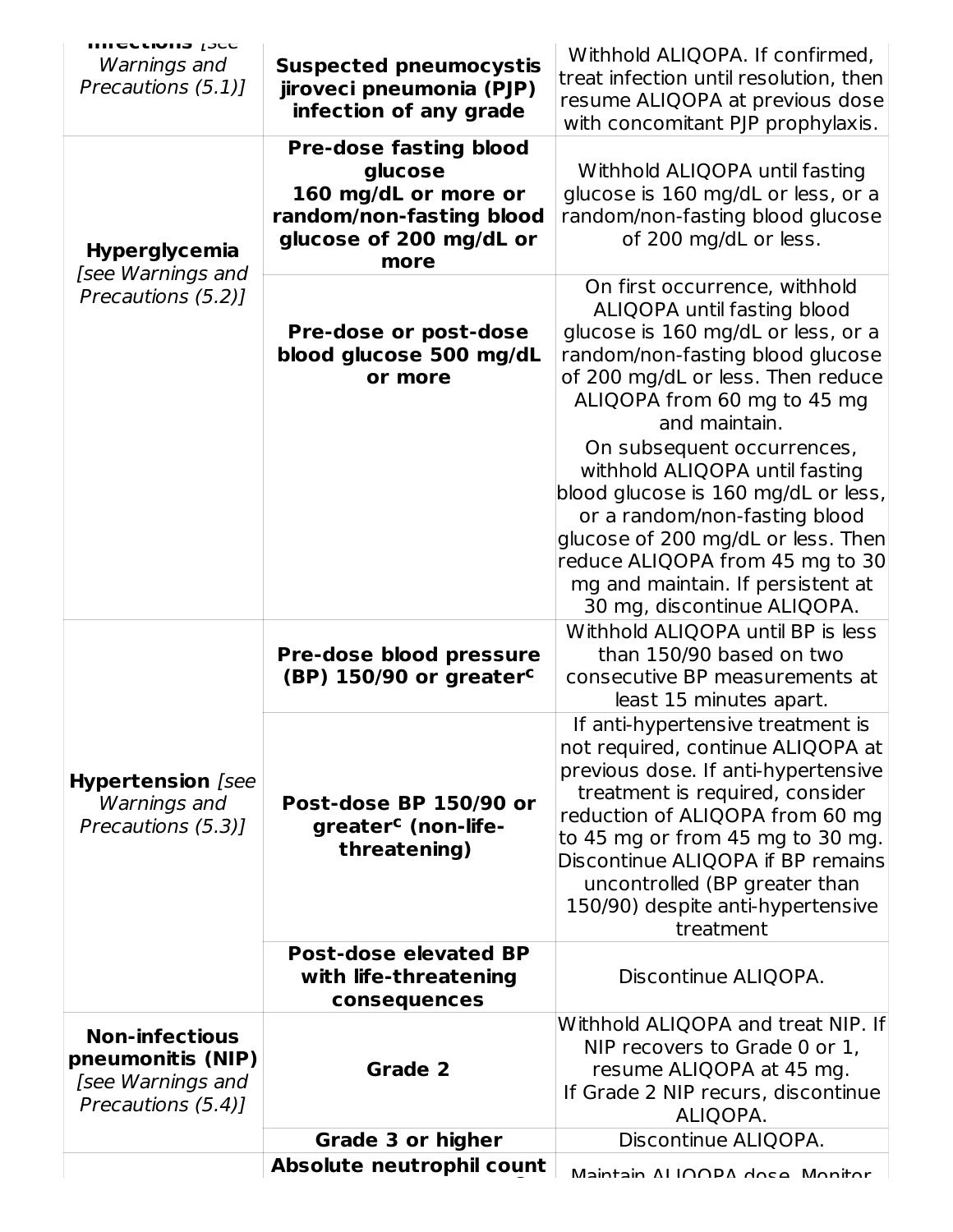|                                                                                                             | (ANC) 0.5 to 1.0 x $10^3$<br>cells/mm <sup>3</sup>                  | <b>IVIGIFICALL ALIQUEA UUSE. IVIUITILUI</b><br>ANC at least weekly.                                                                                                                                                                                                      |
|-------------------------------------------------------------------------------------------------------------|---------------------------------------------------------------------|--------------------------------------------------------------------------------------------------------------------------------------------------------------------------------------------------------------------------------------------------------------------------|
| Neutropenia [see<br>Warnings and<br>Precautions (5.5)]                                                      | ANC less than 0.5 $\times$ 10 <sup>3</sup><br>$\mathsf{cells/mm^3}$ | Withhold ALIQOPA. Monitor ANC at<br>least weekly until ANC 0.5 $\times$ 10 <sup>3</sup><br>cells/mm <sup>3</sup> or greater, then resume<br>ALIQOPA at previous dose. If ANC<br>$0.5 \times 10^3$ cells/mm <sup>3</sup> or less recurs,<br>then reduce ALIQOPA to 45 mg. |
| Severe cutaneous<br>reactions [see<br>Warnings and<br>Precautions (5.6)]                                    | Grade 3                                                             | Withhold ALIQOPA until toxicity is<br>resolved and reduce ALIQOPA<br>from 60 mg to 45 mg or from 45<br>mg to 30 mg.                                                                                                                                                      |
|                                                                                                             | <b>Life-threatening</b>                                             | Discontinue ALIQOPA.                                                                                                                                                                                                                                                     |
| Thrombocytopenia<br>[see Adverse<br>Reactions (6.1)]                                                        | Less than 25 x $10^9$ /L                                            | Withhold ALIQOPA; resume when<br>platelet levels return to 75.0 x<br>$109/L$ or greater. If recovery<br>occurs within 21 days, reduce<br>ALIQOPA from 60 mg to 45 mg or<br>from 45 mg to 30 mg. If recovery<br>does not occur within 21 days,<br>discontinue ALIQOPA.    |
| <b>Other severe and</b><br>non-life-<br>threatening<br>toxicities [see<br><b>Adverse Reactions</b><br>(6.1) | Grade 3                                                             | Withhold ALIQOPA until toxicity is<br>resolved and reduce ALIQOPA<br>from 60 mg to 45 mg or from 45<br>mg to 30 mg.                                                                                                                                                      |

<sup>a</sup>Ensure a minimum of 7 days between any two consecutive infusions.

bNational Cancer Institute-Common Terminology Criteria for Adverse Events (NCI-CTCAE) v4.03.

CBoth systolic of less than 150 mmHg and diastolic of less than 90 mmHg are required.

## **2.5 Preparation and Administration**

For intravenous infusion only.

Administer ALIQOPA as a single agent, following reconstitution and dilution. Mix only with sterile 0.9% Sodium Chloride Injection, USP solution. Do not mix or inject ALIQOPA with other drugs or other diluents.

## **2.6 Reconstitution Instructions**

Reconstitute ALIQOPA with 4.4 mL of sterile 0.9% Sodium Chloride Injection, USP solution leading to a concentration of 15 mg/mL.

- Withdraw 4.4 mL of sterile 0.9% Sodium Chloride Injection, USP solution by using a 5 mL sterile syringe with needle.
- Inject the measured volume through the disinfected stopper surface into the vial of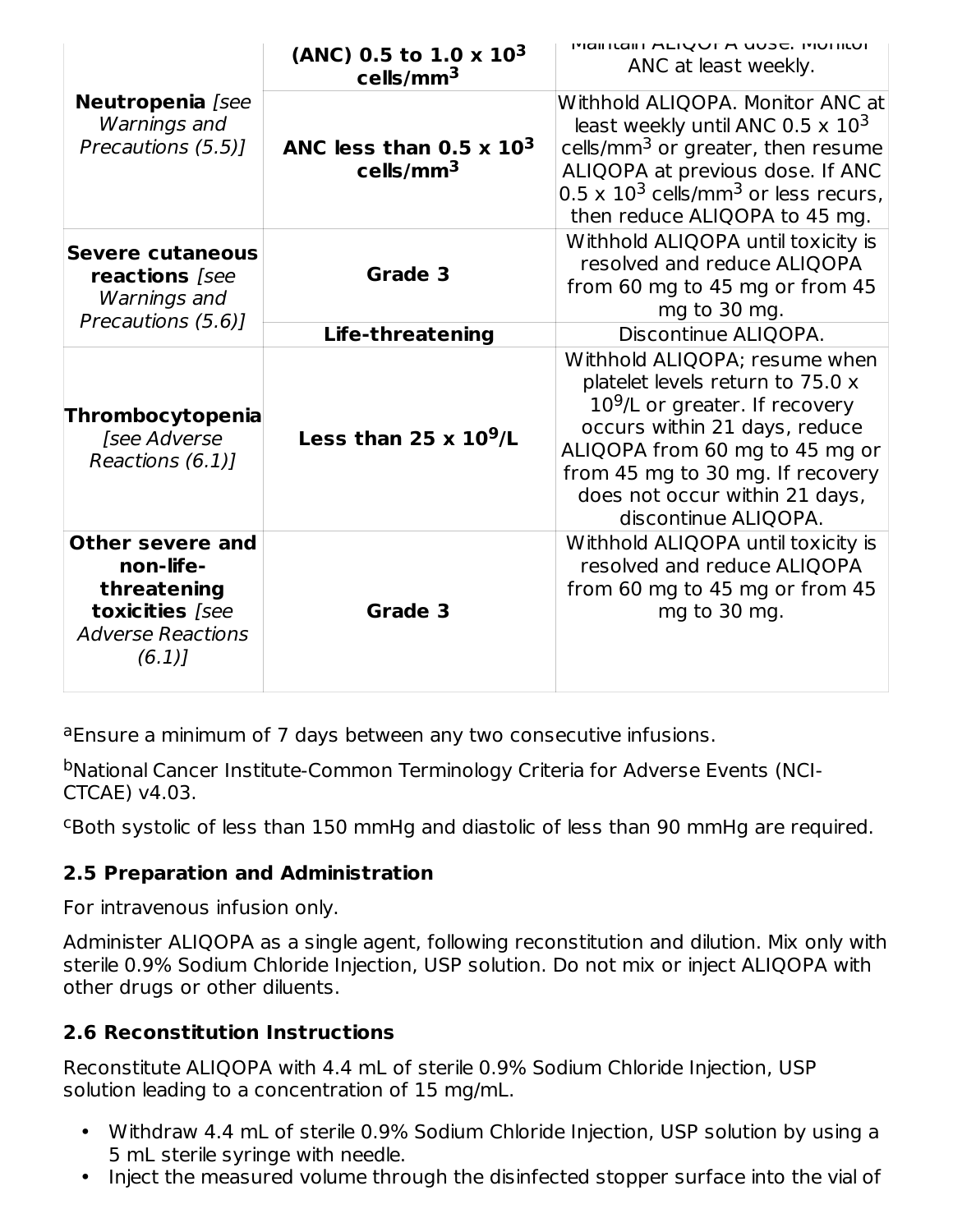ALIQOPA.

- Dissolve the lyophilized solid by gently shaking the injection vial for 30 seconds.
- Allow to stand for one minute to let bubbles rise to the surface.
- Check if any undissolved substance is still seen. If yes, repeat the gentle shaking and settling procedure.
- Inspect visually for discoloration and particulate matter. After reconstitution, the solution should be colorless to slightly yellowish.
- Once the solution is free of visible particles, withdraw the reconstituted solution for further dilution.

## **2.7 Dilution Instructions for Intravenous Use**

Further dilute the reconstituted solution in 100 mL sterile 0.9% Sodium Chloride Injection, USP solution for injection. With a sterile syringe, withdraw the required amount of the reconstituted solution for the desired dosage:

60 mg: Withdraw 4 mL of the reconstituted solution with a sterile syringe.

45 mg: Withdraw 3 mL of the reconstituted solution with a sterile syringe.

30 mg: Withdraw 2 mL of the reconstituted solution with a sterile syringe.

Inject the contents of the syringe into the patient infusion bag of 100 mL sterile 0.9% Sodium Chloride Injection, USP solution. Mix the dose well by inverting.

Discard any unused reconstituted or diluted solution appropriately.

Use reconstituted and diluted ALIQOPA immediately or store the reconstituted solution in the vial or diluted solution in the infusion bag at 2°C to 8°C (36°F to 46°F) for up to 24 hours before use. Allow the product to adapt to room temperature before use following refrigeration. Avoid exposure of the diluted solution to direct sunlight.

## **3 DOSAGE FORMS AND STRENGTHS**

For injection: 60 mg of copanlisib as a lyophilized solid in single-dose vial for reconstitution.

## **4 CONTRAINDICATIONS**

None.

## **5 WARNINGS AND PRECAUTIONS**

## **5.1 Infections**

Serious, including fatal, infections occurred in 19% of 317 patients treated with ALIQOPA monotherapy. The most common serious infection was pneumonia [see Adverse] Reactions (6.1)]. Monitor patients for signs and symptoms of infection and withhold ALIQOPA for Grade 3 and higher infection [see Dosage and Administration (2.4)].

Serious pneumocystis jiroveci pneumonia (PJP) occurred in 0.6% of 317 patients treated with ALIQOPA monotherapy *[see Adverse Reactions (6.1)]*. Before initiating treatment with ALIQOPA, consider PJP prophylaxis for populations at risk. Withhold ALIQOPA in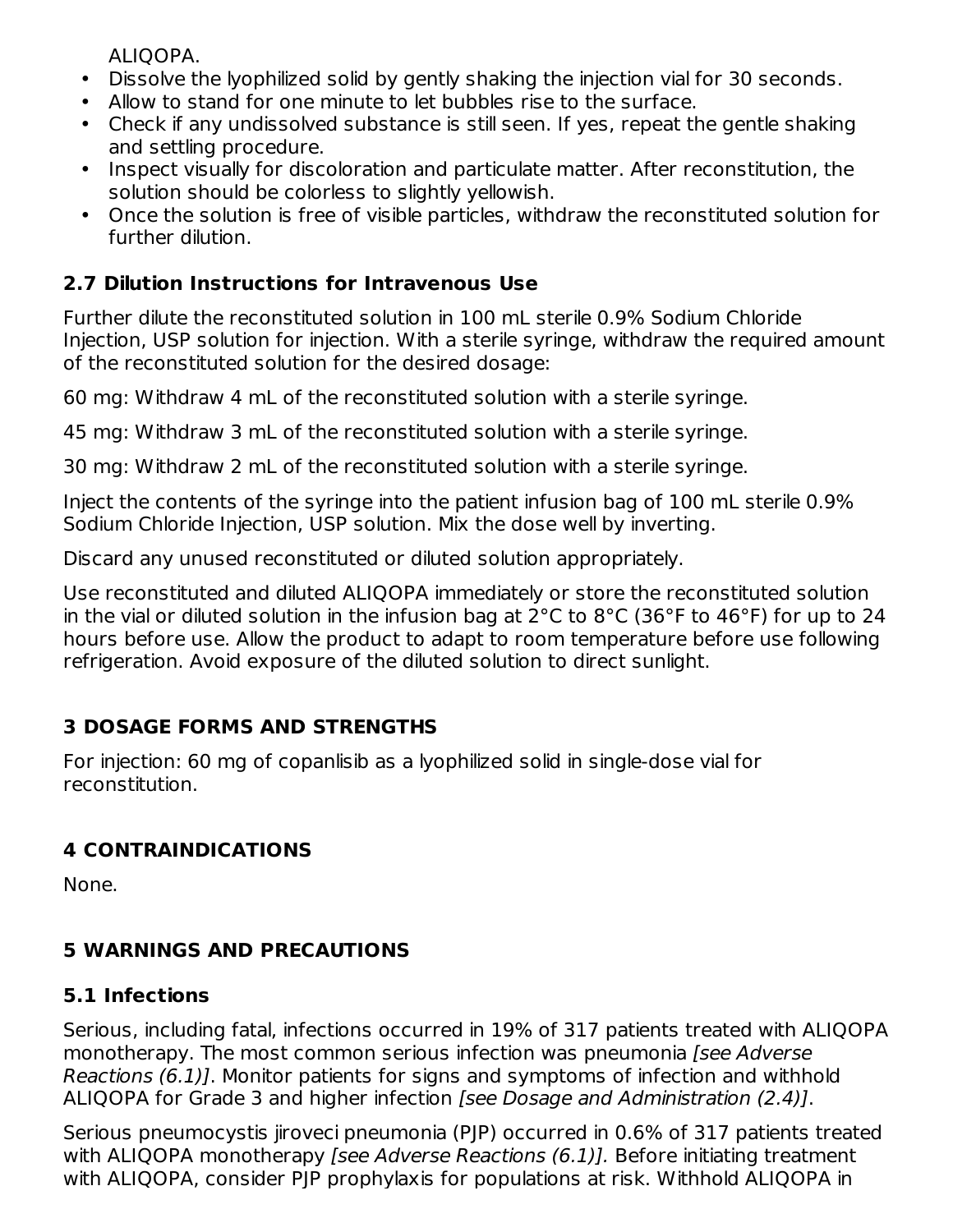with ALIQOPA, consider PJP prophylaxis for populations at risk. With prophylaxis for populations at risk. With patients with suspected PJP infection of any grade. If confirmed, treat infection until resolution, then resume ALIQOPA at previous dose with concomitant PJP prophylaxis [see Dosage and Administration (2.4)].

# **5.2 Hyperglycemia**

Grade 3 or 4 hyperglycemia (blood glucose 250 mg/dL or greater) occurred in 41% of 317 patients treated with ALIQOPA monotherapy [see Adverse Reactions (6.1)]. Serious hyperglycemic events occurred in 2.8% of patients. Treatment with ALIQOPA may result in infusion-related hyperglycemia. Blood glucose levels typically peaked 5 to 8 hours post-infusion and subsequently declined to baseline levels for a majority of patients; blood glucose levels remained elevated in 17.7% of patients one day after ALIQOPA infusion. Of 155 patients with baseline HbA1c <5.7%, 16 (10%) patients had HbA1c >6.5% at the end of treatment.

Of the twenty patients with diabetes mellitus treated in CHRONOS-1, seven developed Grade 4 hyperglycemia and two discontinued treatment. Patients with diabetes mellitus should only be treated with ALIQOPA following adequate glucose control and should be monitored closely.

Achieve optimal blood glucose control before starting each ALIQOPA infusion. Withhold, reduce dose, or discontinue ALIQOPA depending on the severity and persistence of hyperglycemia [see Dosage and Administration (2.4)].

# **5.3 Hypertension**

Grade 3 hypertension (systolic 160 mmHg or greater or diastolic 100 mmHg or greater) occurred in 26% of 317 patients treated with ALIQOPA monotherapy [see Adverse Reactions (6.1)]. Serious hypertensive events occurred in 0.9% of 317 patients. Treatment with ALIQOPA may result in infusion-related hypertension. The mean change of systolic and diastolic BP from baseline to 2 hours post-infusion on Cycle 1 Day 1 was 16.8 mmHg and 7.8 mmHg, respectively. The mean BP started decreasing approximately 2 hours post-infusion; BP remained elevated for 6 to 8 hours after the start of the ALIQOPA infusion. Optimal BP control should be achieved before starting each ALIQOPA infusion. Monitor BP pre- and post-infusion. Withhold, reduce dose, or discontinue ALIQOPA depending on the severity and persistence of hypertension [see Dosage and Administration (2.4)].

# **5.4 Non-Infectious Pneumonitis**

Non-infectious pneumonitis occurred in 5% of 317 patients treated with ALIQOPA monotherapy [see Adverse Reactions (6.1)]. Withhold ALIQOPA and conduct a diagnostic examination of a patient who is experiencing pulmonary symptoms such as cough, dyspnea, hypoxia, or interstitial infiltrates on radiologic exam. Patients with pneumonitis thought to be caused by ALIQOPA have been managed by withholding ALIQOPA and administration of systemic corticosteroids. Withhold, reduce dose, or discontinue ALIQOPA depending on the severity and persistence of non-infectious pneumonitis [see Dosage and Administration (2.4)].

## **5.5 Neutropenia**

Grade 3 or 4 neutropenia occurred in 24% of 317 patients treated with ALIQOPA monotherapy. Serious neutropenic events occurred in 1.3% *[see Adverse Reactions*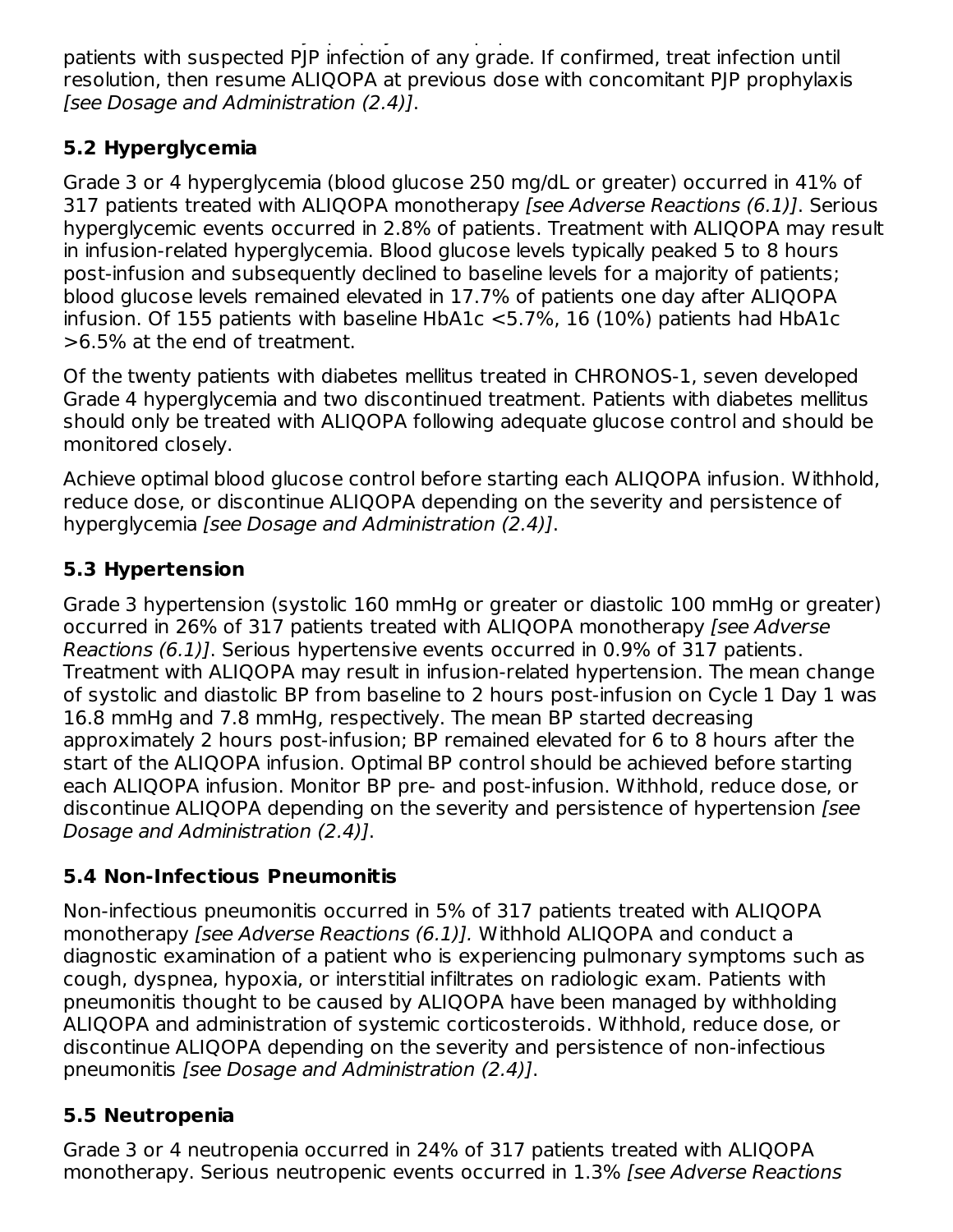(6.1)]. Monitor blood counts at least weekly during treatment with ALIQOPA. Withhold, reduce dose, or discontinue ALIQOPA depending on the severity and persistence of neutropenia [see Dosage and Administration (2.4)].

## **5.6 Severe Cutaneous Reactions**

Grade 3 and 4 cutaneous reactions occurred in 2.8% and 0.6% of 317 patients treated with ALIQOPA monotherapy, respectively *[see Adverse Reactions (6.1)]*. Serious cutaneous reaction events were reported in 0.9%. The reported events included dermatitis exfoliative, exfoliative rash, pruritus, and rash (including maculo-papular rash). Withhold, reduce dose, or discontinue ALIQOPA depending on the severity and persistence of severe cutaneous reactions [see Dosage and Administration (2.4)].

## **5.7 Embryo-Fetal Toxicity**

Based on findings in animals and its mechanism of action, ALIQOPA can cause fetal harm when administered to a pregnant woman. In animal reproduction studies, administration of copanlisib to pregnant rats during organogenesis caused embryo-fetal death and fetal abnormalities in rats at maternal doses as low as 0.75 mg/kg/day (4.5  $mg/m<sup>2</sup>/day$  body surface area) corresponding to approximately 12% the recommended dose for patients. Advise pregnant women of the potential risk to a fetus. Advise females of reproductive potential and males with female partners of reproductive potential to use effective contraception during treatment and for one month after the last dose [see Use in Specific Populations (8.1, 8.3) and Clinical Pharmacology (12.1)].

# **6 ADVERSE REACTIONS**

The following clinically significant adverse reactions are described elsewhere in the labeling.

- Infections [see Warnings and Precautions (5.1)]
- Hyperglycemia [see Warnings and Precautions (5.2)]
- Hypertension [see Warnings and Precautions (5.3)]
- Non-infectious pneumonitis [see Warnings and Precautions (5.4)]
- Neutropenia [see Warnings and Precautions (5.5)]
- Severe cutaneous reactions [see Warnings and Precautions (5.6)]

# **6.1 Clinical Trials Experience**

Because clinical trials are conducted under widely varying conditions, adverse reaction rates observed in the clinical trials of a drug cannot be directly compared to rates in the clinical trials of another drug and may not reflect the rates observed in the general patient population.

The safety data reflect exposure to ALIQOPA in 168 adults with follicular lymphoma and other hematologic malignancies treated with ALIQOPA 60 mg or 0.8 mg/kg equivalent in clinical trials. The median duration of treatment was 22 weeks (range 1 to 206 weeks).

Serious adverse reactions were reported in 44 (26%) patients. The most frequent serious adverse reactions that occurred were pneumonia (8%), pneumonitis (5%) and hyperglycemia (5%). The most common adverse reactions (≥20%) were hyperglycemia, diarrhea, decreased general strength and energy, hypertension, leukopenia,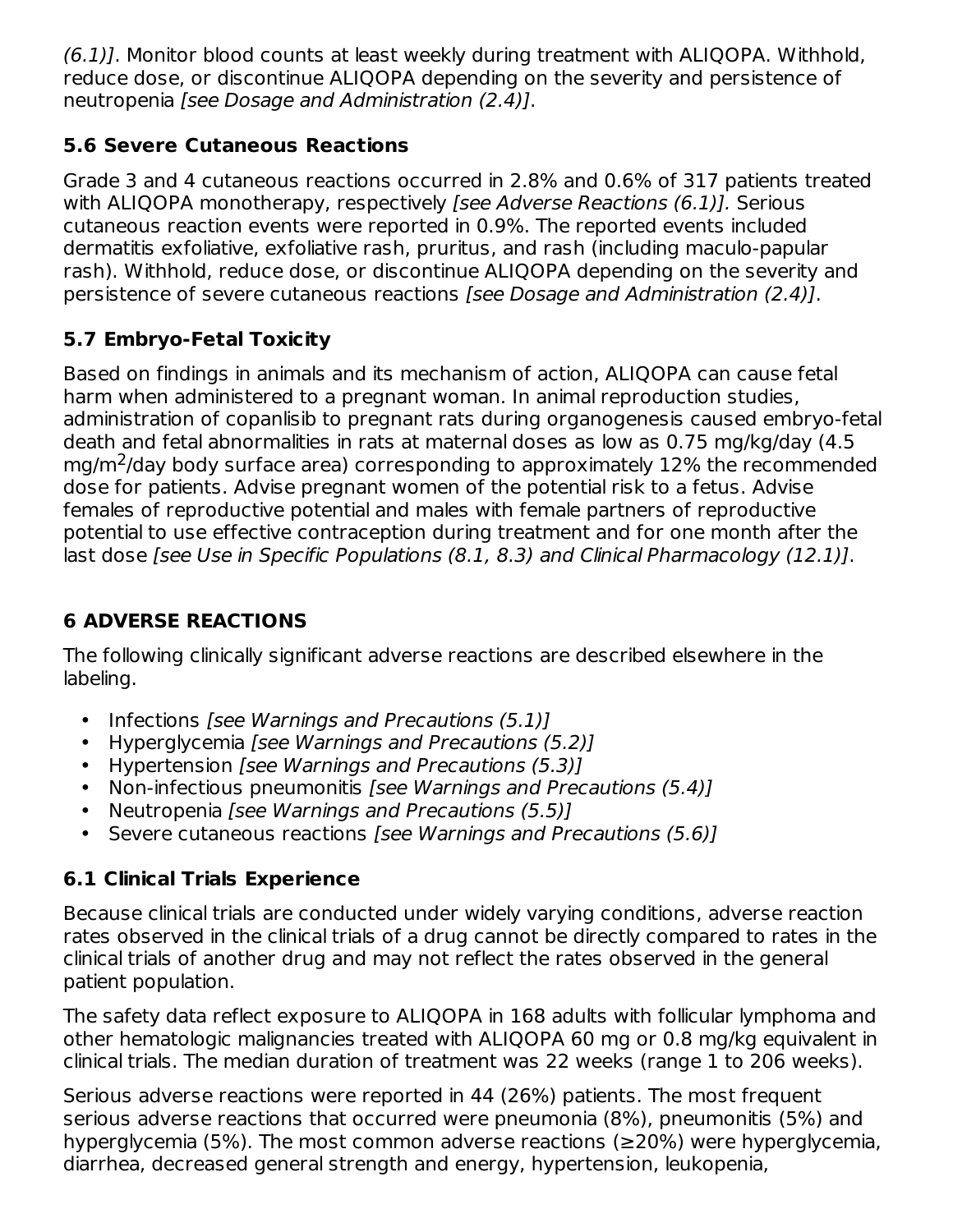neutropenia, nausea, lower respiratory tract infections, and thrombocytopenia.

Adverse reactions resulted in dose reduction in 36 (21%) and discontinuation in 27 (16%) patients. The most common reasons for dose reduction were hyperglycemia (7%), neutropenia (5%), and hypertension (5%). The most common reasons for drug discontinuation were pneumonitis (2%) and hyperglycemia (2%).

Table 2 provides the adverse reactions occurring in at least 10% of patients receiving ALIQOPA monotherapy, and Table 3 provides the treatment-emergent laboratory abnormalities in ≥20% of patients and ≥4% of Grade ≥3 treated with ALIQOPA.

| Table 2: Adverse Reactions Reported in $\geq 10\%$ of Patients |
|----------------------------------------------------------------|
| with Follicular Lymphoma and Other Hematological               |
| <b>Malignancies Treated with ALIQOPA</b>                       |
|                                                                |

|                                                                             | <b>ALIQOPA</b><br>$N = 168$ |                      |                              |
|-----------------------------------------------------------------------------|-----------------------------|----------------------|------------------------------|
| <b>ADVERSE REACTIONS</b>                                                    | Any<br><b>Grade</b><br>n(%) | Grade 3<br>$n$ (%)   | <b>Grade</b><br>4<br>$n$ (%) |
| <b>Metabolism and nutrition</b><br>disorders                                |                             |                      |                              |
| Hyperglycemia                                                               | 90 (54%)                    | 56 $(33%)$ 10 $(6%)$ |                              |
| <b>Blood and lymphatic system</b><br>disorders                              |                             |                      |                              |
| Leukopenia                                                                  | 61 (36%)                    | 20 (12%)             | 26<br>(15%)                  |
| Neutropenia (including<br>febrile neutropenia)                              | 53 (32%)                    | 16 (10%)             | 26<br>(15%)                  |
| Thrombocytopenia                                                            | 37 (22%)                    | 12 (7%)              | 2(1%)                        |
| <b>General disorders and</b><br>administration site<br>conditions           |                             |                      |                              |
| Decreased general strength<br>and energy (includes<br>fatigue and asthenia) | 61 (36%)                    | 6(4%)                | $\overline{0}$               |
| <b>Gastrointestinal disorders</b>                                           |                             |                      |                              |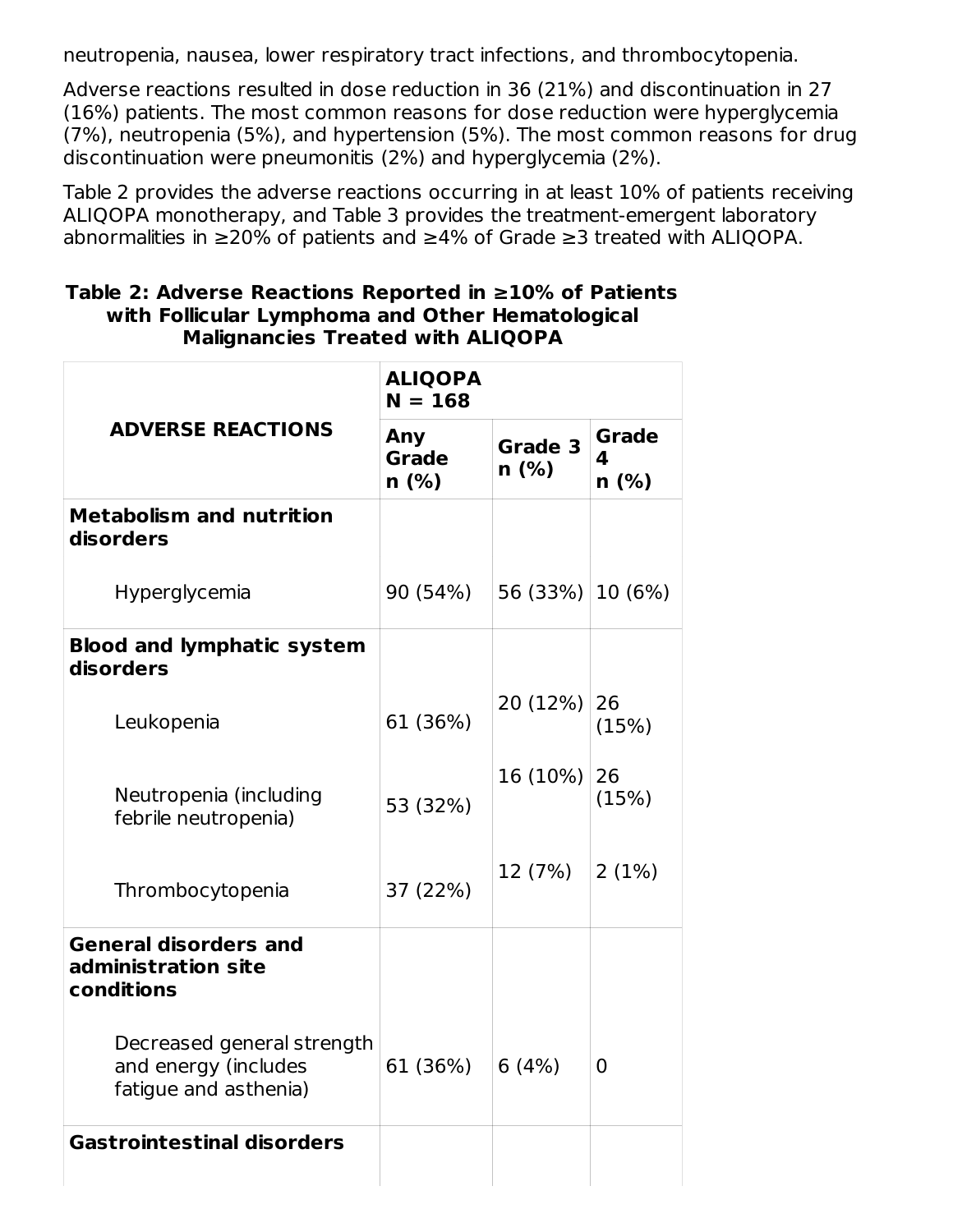| Diarrhea                                                                                                                                                                                                                                                  | 60 (36%) | 8(5%)             | 0      |
|-----------------------------------------------------------------------------------------------------------------------------------------------------------------------------------------------------------------------------------------------------------|----------|-------------------|--------|
| Nausea                                                                                                                                                                                                                                                    | 43 (26%) | 1(2%)             | 0      |
| Stomatitis (includes<br>oropharyngeal erosion and<br>ulcer, oral pain)                                                                                                                                                                                    | 24 (14%) | 3(2%)             | 0      |
| Vomiting                                                                                                                                                                                                                                                  | 21 (13%) | 0                 | 0      |
| <b>Vascular disorders</b>                                                                                                                                                                                                                                 |          |                   |        |
| Hypertension (includes<br>secondary hypertension)                                                                                                                                                                                                         | 59 (35%) | 46 (27%)          | 0      |
| <b>Infections</b>                                                                                                                                                                                                                                         |          |                   |        |
| Lower respiratory tract<br>infections (includes<br>pneumonia, pneumonia<br>bacterial, pneumonia<br>pneumococcal, pneumonia<br>fungal, pneumonia viral,<br>pneumocystis jiroveci<br>pneumonia,<br>bronchopulmonary<br>aspergillosis and lung<br>infection) | 35 (21%) | $20(12\%)$ 3 (2%) |        |
| <b>Skin and subcutaneous</b><br>tissue disorders                                                                                                                                                                                                          |          |                   |        |
| Rash (includes exfoliative<br>skin reactions)                                                                                                                                                                                                             | 26 (15%) | 2(1%)             | 1(21%) |

Additional adverse drug reactions reported at a frequency of <10% in patients with follicular lymphoma and other hematologic malignancies include pneumonitis (9%), mucosal inflammation (8%), and paresthesia and dysesthesia (7%).

### **Table 3: Treatment-emergent Laboratory Abnormalities in ≥20% of Patients and ≥4% of Grade ≥3 Treated with ALIQOPA**

| ALIQOPA $N = 168*$ |
|--------------------|
|                    |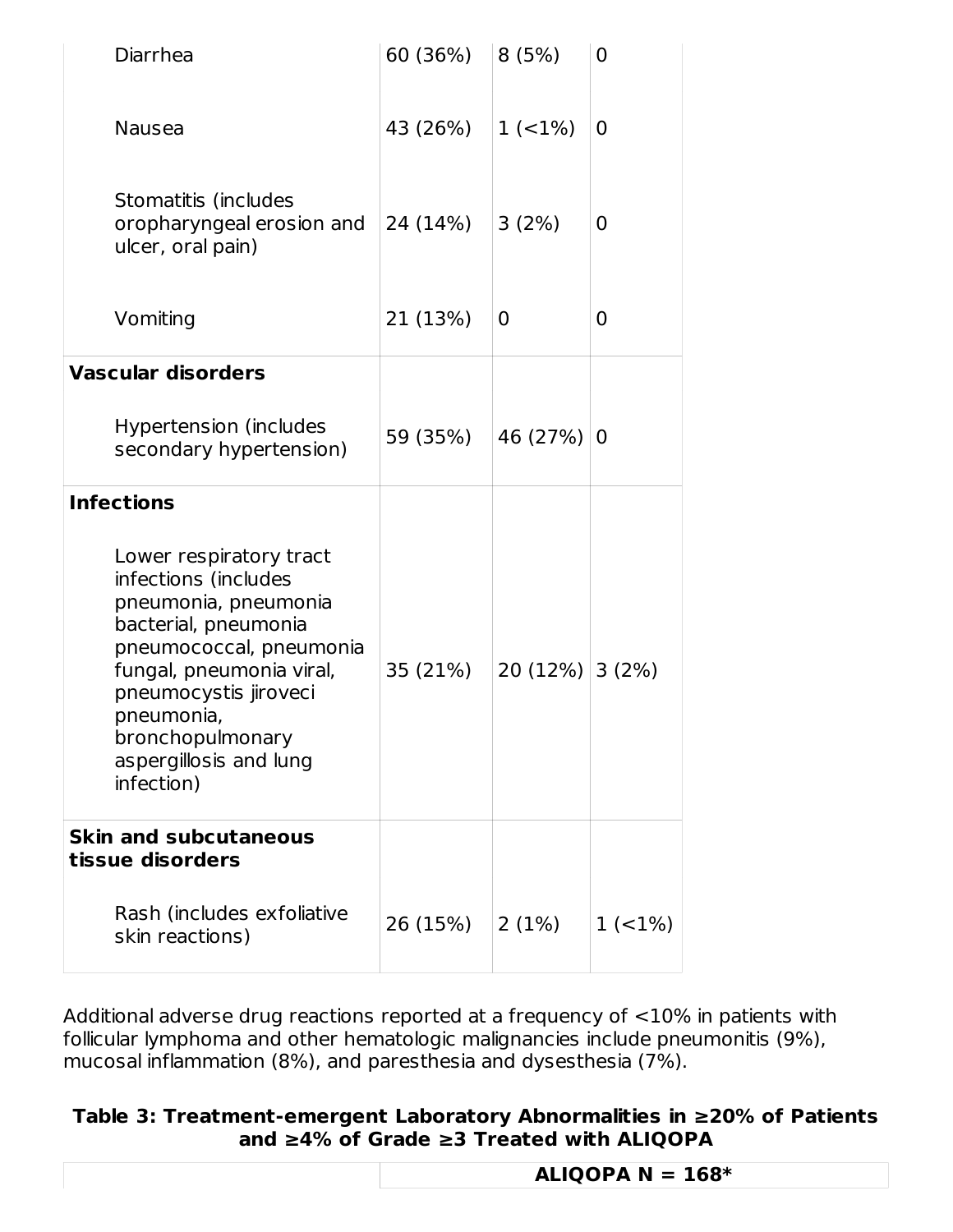| <b>Laboratory Parameter</b>                     | Any Grade**<br>$n$ (%) | Grade 3**<br>$n$ (%) | Grade $4**$<br>n(%) |
|-------------------------------------------------|------------------------|----------------------|---------------------|
| <b>Hematology abnormalities</b>                 |                        |                      |                     |
| Decreased hemoglobin                            | 130 (78%)              | 7(4%)                | 0                   |
| Lymphocyte count decreased                      | 126 (78%)              | 43 (27%)             | 4(2%)               |
| White blood cell decreased                      | 118 (71%)              | 30 (18%)             | 3(2%)               |
| Platelet count decreased                        | 109 (65%)              | 11 (7%)              | 3(2%)               |
| Neutrophil count decreased                      | 104 (63%)              | 20 (12%)             | 25 (15%)            |
| <b>Serum chemistry</b><br><b>labnormalities</b> |                        |                      |                     |
| <b>Hyperglycemia</b>                            | 160 (95%)              | 72 (43%)             | 9(5%)               |
| Hypertriglyceridemia                            | 74 (58%)               | 6(5%)                |                     |
| Hypophosphatemia                                | 72 (44%)               | 24 (15%)             | $\Omega$            |
| Hyperuricemia                                   | 42 (25%)               | 40 (24%)             | 2(1%)               |
| Serum lipase increased                          | 34 (21%)               | 11 (7%)              | 2(1%)               |

\*Denominator for each laboratory parameter may vary based on number of patients with specific numeric laboratory values available.

\*\*NCI-CTCAE v4.03

## **7 DRUG INTERACTIONS**

### **7.1 Effect of Other Drugs on Copanlisib**

Table 4 lists the potential effects of coadministration of ALIQOPA with strong CYP3A inhibitors and inducers.

| <b>Strong CYP3A inducers</b>   |                                                                                                                                                        |
|--------------------------------|--------------------------------------------------------------------------------------------------------------------------------------------------------|
| <b>Clinical impact</b>         | Concomitant use of ALIQOPA<br>with strong CYP3A inducers<br>may decrease copanlisib AUC<br>and $C_{\text{max}}$ [see Clinical<br>Pharmacology (12.3)]. |
| <b>Prevention management</b>   | Avoid concomitant use of<br>$\bullet$<br>ALIQOPA with strong CYP3A<br>inducers                                                                         |
| <b>Strong CYP3A inhibitors</b> |                                                                                                                                                        |
| <b>Clinical impact</b>         | Concomitant use of ALIQOPA<br>with strong CYP3A inhibitors<br>increases the copanlisib AUC                                                             |

#### **Table 4: Drug Interactions with ALIQOPA that affect Copanlisib Concentrations**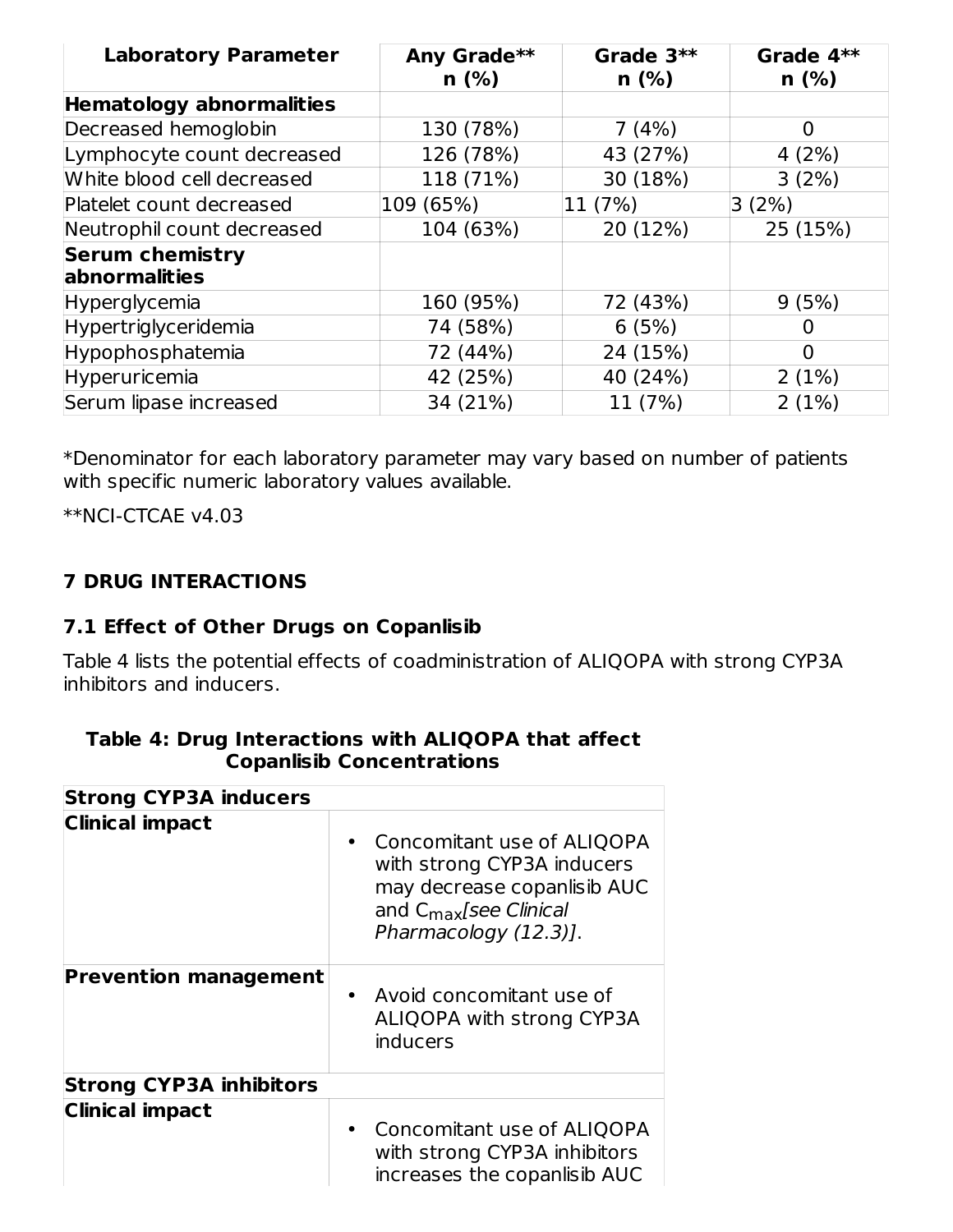|                              | [see Clinical Pharmacology<br>$(12.3)$ ].<br>• An increase in the copanlisib<br>AUC may increase the risk of<br>adverse reactions                       |
|------------------------------|---------------------------------------------------------------------------------------------------------------------------------------------------------|
| <b>Prevention management</b> | • If concomitant use with strong<br>CYP3A inhibitors cannot be<br>avoided, reduce the ALIQOPA<br>dose to 45 mg [see Dosage<br>and Administration (2.3)] |

## **8 USE IN SPECIFIC POPULATIONS**

### **8.1 Pregnancy**

### Risk Summary

Based on findings from animal studies and the mechanism of action, ALIQOPA can cause fetal harm when administered to a pregnant woman [see Clinical Pharmacology  $(12.1)$ .

There are no available data in pregnant women to inform the drug-associated risk. In animal reproduction studies, administration of copanlisib to pregnant rats during organogenesis resulted in embryo-fetal death and fetal abnormalities at maternal doses approximately 12% of the recommended dose for patients (see Data). Advise pregnant women of the potential risk to a fetus.

Adverse outcomes in pregnancy occur regardless of the health of the mother or the use of medications. The background risk of major birth defects and miscarriage for the indicated population are unknown. In the U.S. general population, the estimated background risk of major birth defects and miscarriage in clinically recognized pregnancies is 2% to 4% and 15% to 20%, respectively.

Data

### Animal Data

In an embryo-fetal development study in rats, pregnant animals received intravenous doses of copanlisib of 0, 0.75, or 3 mg/kg/day during the period of organogenesis. Administration of copanlisib at the dose of 3 mg/kg/day resulted in maternal toxicity and no live fetuses. Copanlisib administration at the dose of 0.75 mg/kg/day was maternally toxic and resulted in embryo-fetal death (increased resorptions, increased postimplantation loss, and decreased numbers of fetuses/dam). The dose of 0.75 mg/kg/day also resulted in increased incidence of fetal gross external (domed head, malformed eyeballs or eyeholes), soft tissue (hydrocephalus internus, ventricular septal defects, major vessel malformations), and skeletal (dysplastic forelimb bones, malformed ribs and vertebrae, and pelvis shift) abnormalities. The dose of 0.75 mg/kg/day (4.5 mg/m $^2$ body surface area) in rats is approximately 12% of the recommended dose for patients.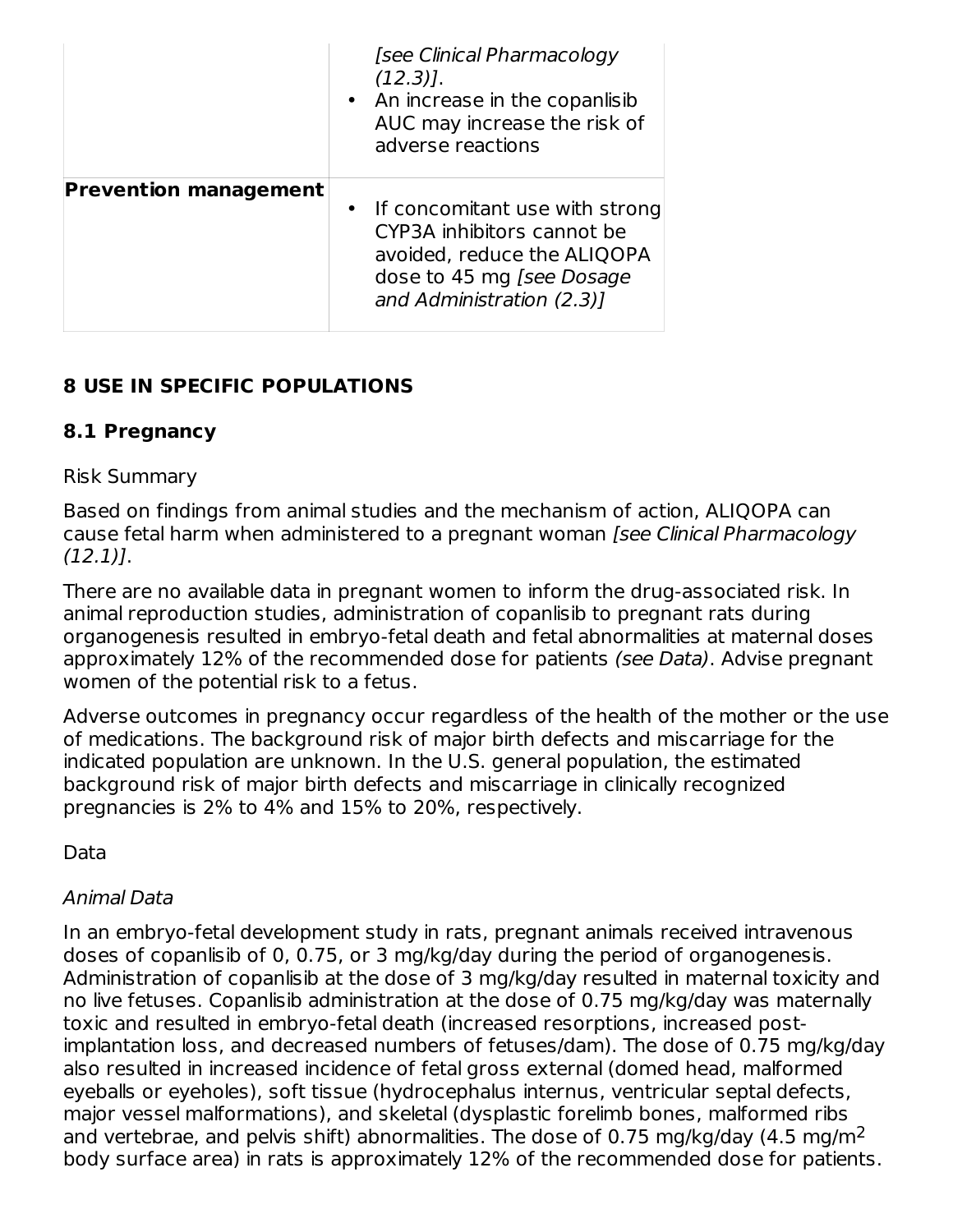Following administration of radiolabeled copanlisib to pregnant rats approximately 1.5% of the radioactivity (copanlisib and metabolites) reached the fetal compartment.

## **8.2 Lactation**

Risk Summary

There are no data on the presence of copanlisib and/or metabolites in human milk, the effects on the breastfed child, or on milk production. Following administration of radiolabeled copanlisib to lactating rats, approximately 2% of the radioactivity was secreted into milk; the milk to plasma ratio of radioactivity was 25-fold. Because of the potential for serious adverse reactions in a breastfed child from copanlisib, advise a lactating woman not to breastfeed during treatment with ALIQOPA and for 1 month after the last dose.

## **8.3 Females and Males of Reproductive Potential**

ALIQOPA can cause fetal harm when administered to a pregnant woman *[see Use in* Specific Populations (8.1)].

Pregnancy Testing

Conduct pregnancy testing prior to initiation of ALIQOPA treatment.

Contraception

[Enter Generic Section here]

## Females

Advise female patients of reproductive potential to use highly effective contraception (contraception with a failure rate <1% per year) during treatment with ALIQOPA and for one month after the last dose.

## Males

Advise male patients with female partners of reproductive potential to use highly effective contraception during treatment with ALIQOPA and for one month after the last dose.

## Infertility

There are no data on the effect of ALIQOPA on human fertility. Due to the mechanism of action of copanlisib, and findings in animal studies, adverse effects on reproduction, including fertility, are expected [see Nonclinical Toxicology (13.1)].

## **8.4 Pediatric Use**

Safety and effectiveness have not been established in pediatric patients.

## **8.5 Geriatric Use**

No dose adjustment is necessary in patients ≥65 years of age. Of 168 patients with follicular lymphoma and other hematologic malignancies treated with ALIQOPA, 48%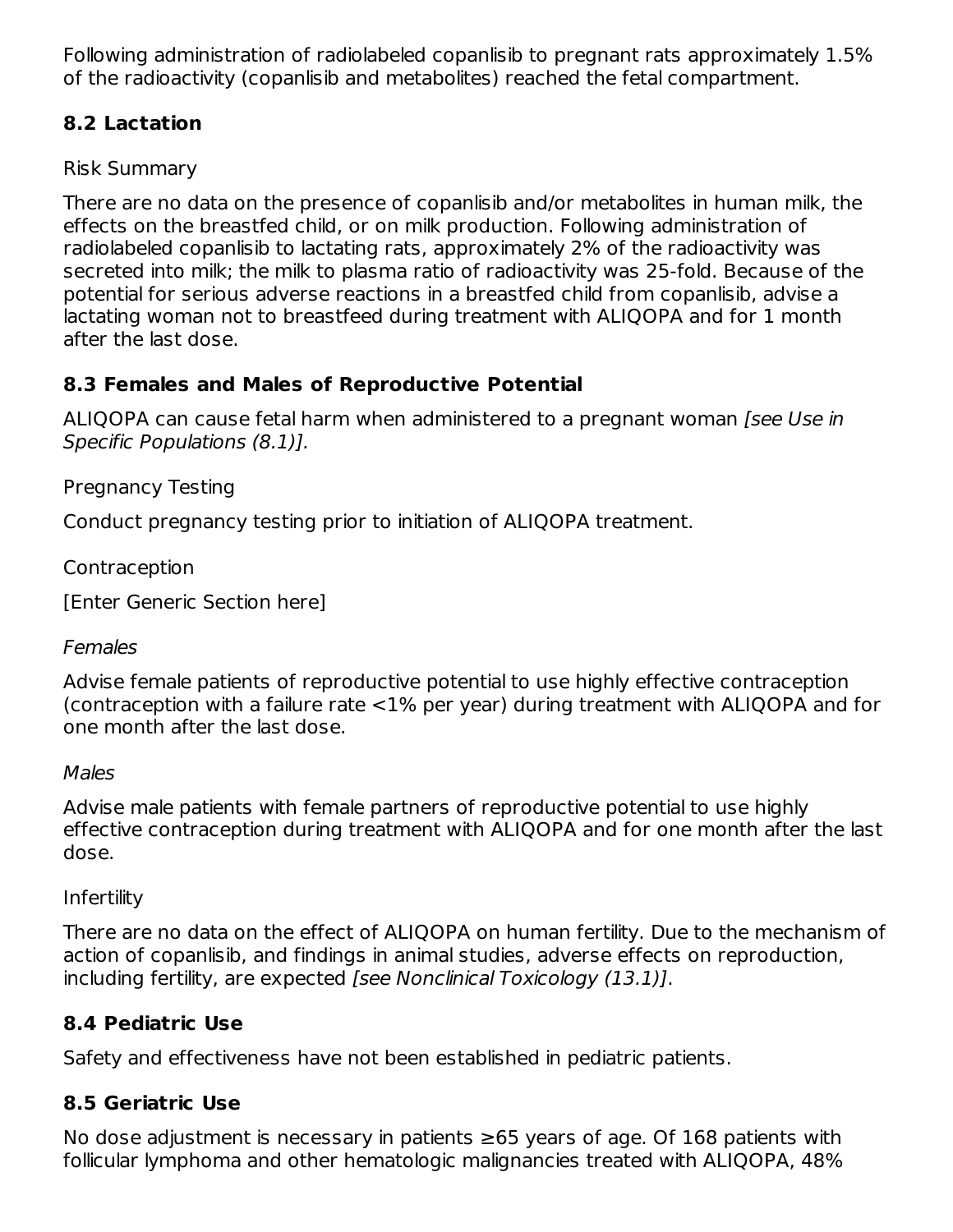were age 65 or older while 16% were age 75 or older. No clinically relevant differences in efficacy were observed between elderly and younger patients. In patients ≥65 years of age, 30% experienced serious adverse reactions and 21% experienced adverse reactions leading to discontinuation. In the patients <65 years of age, 23% experienced serious adverse reactions and 11% experienced adverse reactions leading to discontinuation.

## **8.6 Hepatic Impairment**

Reduce ALIQOPA dose to 45 mg for patients with moderate hepatic impairment (Child-Pugh B). Reduce ALIQOPA dose to 30 mg for patients with severe hepatic impairment (Child-Pugh C) [see Dosage and Administration (2.2)]. No dose adjustment is required for patients with mild hepatic impairment (total bilirubin  $\leq 1 \times$  upper limit of normal [ULN] and aspartate aminotransferase [AST]  $>$  ULN, or total bilirubin  $>$ 1 to 1.5  $\times$  ULN and any AST) [see Clinical Pharmacology (12.3)].

## **11 DESCRIPTION**

ALIQOPA (copanlisib) is a kinase inhibitor for intravenous infusion. The active pharmaceutical ingredient is copanlisib dihydrochloride which exists as a nonstoichiometric hydrate and has the molecular formula of  $\mathsf{C}_{23}\mathsf{H}_{28}\mathsf{N}_{8}\mathsf{O}_{4}$  2HCl and a molecular weight of 553.45 g/mol. The molecular formula and molecular weight are based on the anhydrous form. The chemical name is 2-amino-N-{7-methoxy-8-[3- (morpholin-4-yl)propoxy]-2,3-dihydroimidazo[1,2-c]quinazolin-5-yl}pyrimidine-5 carboxamide dihydrochloride. Copanlisib dihydrochloride has the following structural formula:



ALIQOPA is supplied in single-dose vials as a sterile lyophilized solid for reconstitution and further dilution for intravenous infusion. The product is white to slightly yellowish. After reconstitution, the solution is colorless to slightly yellowish. Each vial contains 60 mg copanlisib free base (equivalent to 69.1 mg copanlisib dihydrochloride). After reconstitution, each mL contains 15 mg copanlisib free base (equivalent to 17.3 mg copanlisib dihydrochloride).

Inactive ingredients: Each vial contains 5.8 mg citric acid anhydrous (might increase to 6.1 mg in case pH correction is necessary), 120 mg mannitol (bulking agent). Citric acid anhydrous acts as a buffering agent and may be used together with sodium hydroxide for pH adjustment.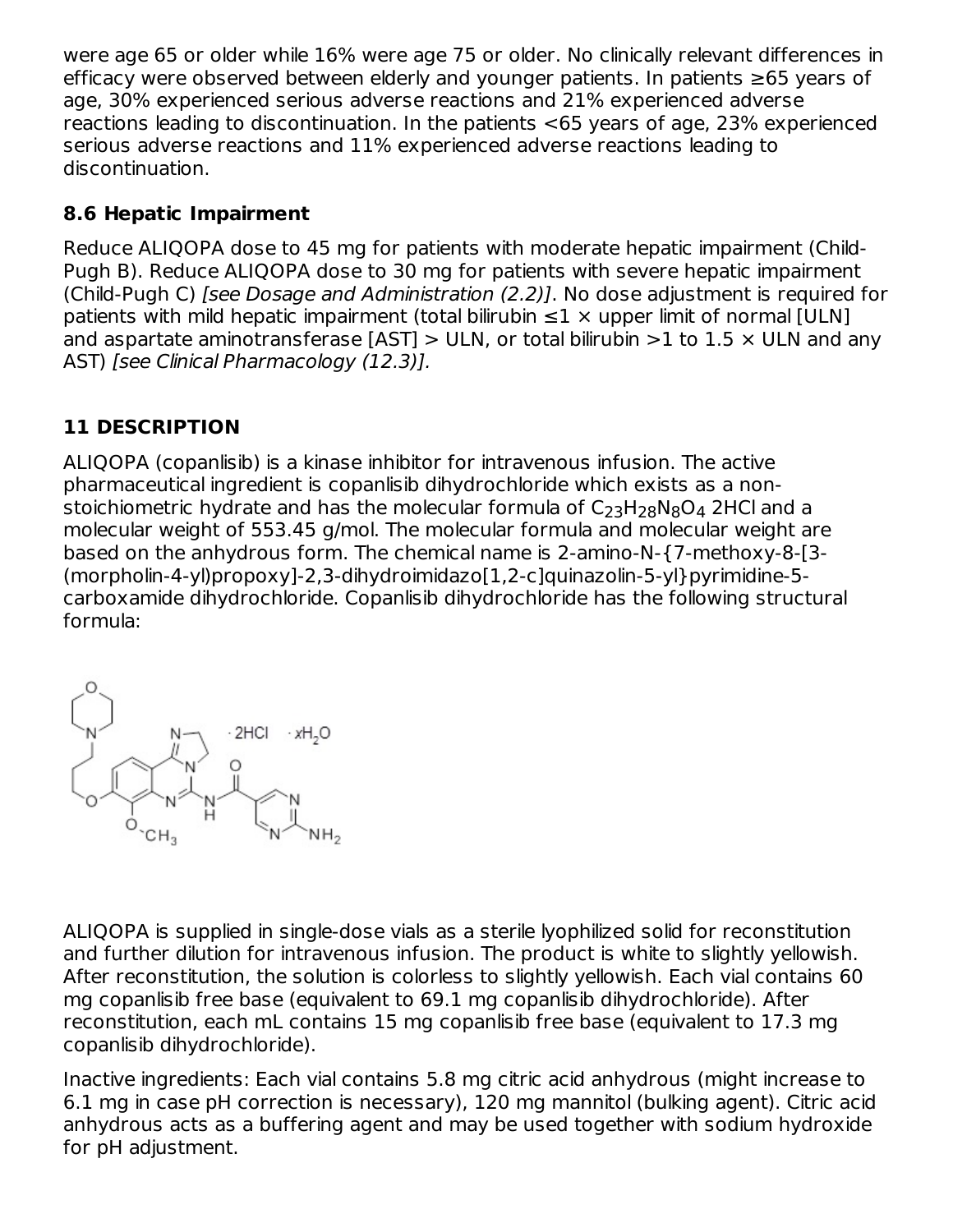## **12 CLINICAL PHARMACOLOGY**

## **12.1 Mechanism of Action**

Copanlisib is an inhibitor of phosphatidylinositol-3-kinase (PI3K) with inhibitory activity predominantly against PI3K-α and PI3K-δ isoforms expressed in malignant B cells. Copanlisib has been shown to induce tumor cell death by apoptosis and inhibition of proliferation of primary malignant B cell lines. Copanlisib inhibits several key cell-signaling pathways, including B-cell receptor (BCR) signaling, CXCR12 mediated chemotaxis of malignant B cells, and NFKB signaling in lymphoma cell lines.

## **12.2 Pharmacodynamics**

At 60 mg (or 0.8 mg/kg) of ALIQOPA dose, the elevation of plasma glucose was associated with higher copanlisib exposure.

Cardiac Electrophysiology

The effect of the recommended ALIQOPA dose of 60 mg on the QTc interval was evaluated in an open label, dedicated QT study of 25 patients with advanced cancer. No large mean QTc prolongation >20 ms above baseline was observed.

## **12.3 Pharmacokinetics**

The area under the plasma concentration-time curve (AUC) and maximum plasma concentration (C<sub>max</sub>) of ALIQOPA increase dose-proportionally over 5 to 93 mg (0.08 to 1.55 times the approved recommended dose) absolute dose range and exhibit linear pharmacokinetics (PK). There is no time-dependency and no accumulation in the PK of copanlisib.

The geometric mean (range) steady state copanlisib exposure at 0.8 mg/kg (approximately the approved recommended dose of 60 mg) are 463 (range: 105 to 1670; SD: 584) ng/mL for C<sub>max</sub> and 1570 (range: 536 to 3410; SD: 338) ng.hr/mL for  $\mathsf{AUC}_{\mathsf{0}\text{-}25\mathsf{h}}$ .

## **Distribution**

The in vitro human plasma protein binding of copanlisib is 84.2%. Albumin is the main binding protein. The in vitro mean blood-to-plasma ratio is 1.7 (range: 1.5 to 2.1). The geometric mean volume of distribution is 871 (range: 423 to 2150; SD: 479) L.

## Elimination

The geometric mean terminal elimination half-life of copanlisib is 39.1 (range: 14.6 to 82.4; SD: 15.0) hours. The geometric mean clearance is 17.9 (range: 7.3 to 51.4; SD: 8.5) L/hr.

## Metabolism

Approximately >90% of copanlisib metabolism is mediated by CYP3A and <10% by CYP1A1. The M-1 metabolite accounts for 5% of total radioactivity AUC and its pharmacological activity is comparable to the parent compound copanlisib for the tested kinases PI3Kα∏and∏PI3Kβ.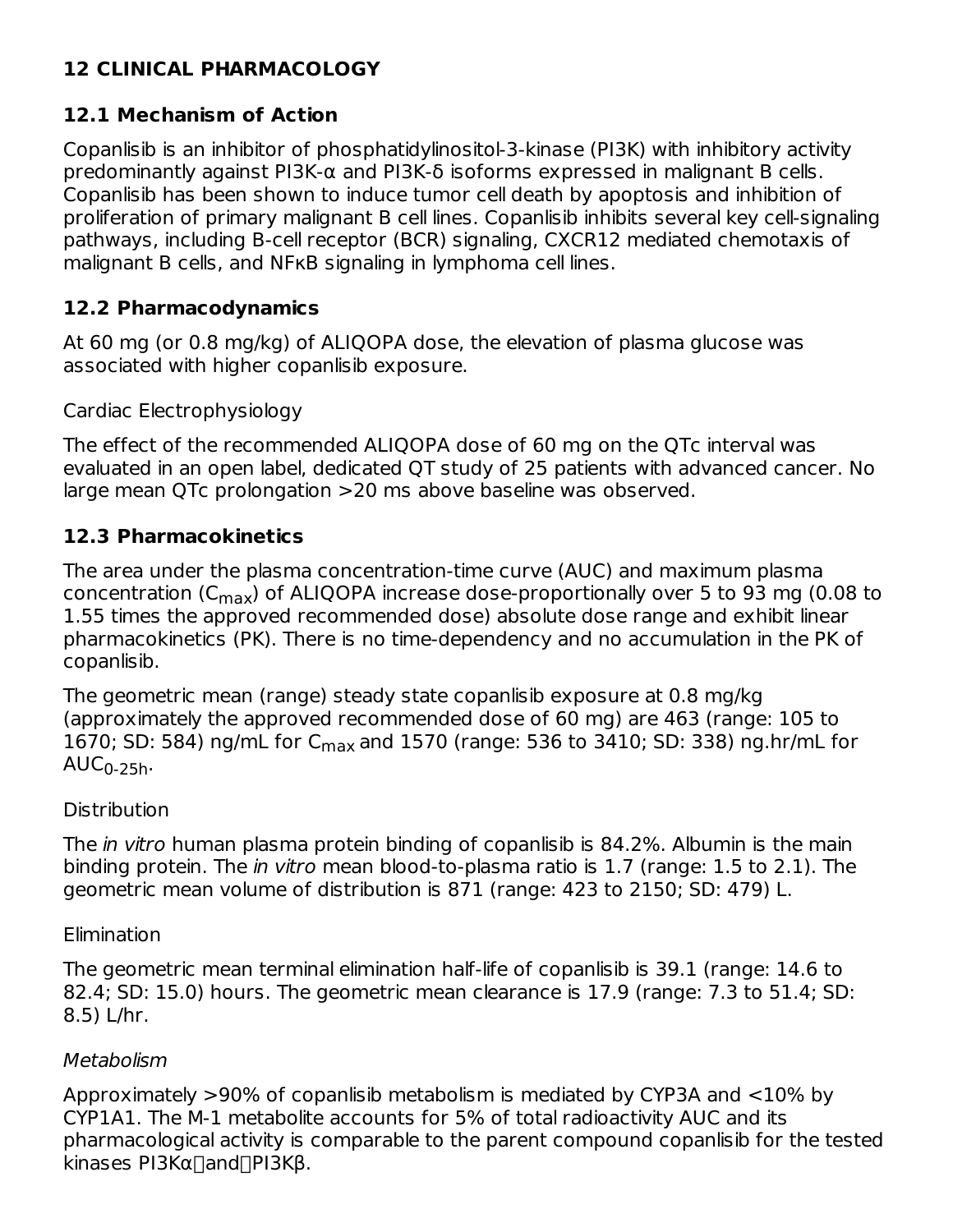### Excretion

Copanlisib is excreted approximately 50% as unchanged compound and 50% as metabolites in humans. Following a single intravenous dose of 12 mg (0.2 times the recommended approved dose) radiolabeled copanlisib, approximately 64% of the administered dose was recovered in feces and 22% in urine within 20 to 34 days. Unchanged copanlisib represented approximately 30% of the administered dose in feces and 15% in urine. Metabolites resulting from CYP450-mediated oxidation metabolism accounted for 41% of the administered dose.

### Specific Populations

Age (20 to 90 years), gender, race (White, Asian, Hispanic, and Black), smoking status, body weight (41 to 130 kg), and mild, moderate, and severe renal impairment [CLcr  $\geq$ 15 mL/min as estimated by Cockcroft-Gault (C-G) equation] had no clinically significant effect on the PK of copanlisib. The PK of copanlisib in patients with end stage renal disease (CLcr < 15 mL/min by C-G equation) with or without dialysis is unknown.

### Patients with Hepatic Impairment

Based on a population PK analysis in patients with cancer, mild hepatic impairment [total bilirubin  $\leq 1$  x ULN and AST > ULN, or total bilirubin > 1-1.5 x ULN and any AST] had no clinically relevant effect on the PK of copanlisib.

In a dedicated PK study evaluating a single intravenous dose of 12 mg (0.2 times the recommended approved dose of 60 mg) of ALIQOPA in subjects with hepatic impairment, the geometric mean of total copanlisib  $\mathsf{C}_{\mathsf{max}}$  and AUC increased  $1.38$ -fold and 1.71-fold, respectively, in subjects with moderate hepatic impairment (Child-Pugh B) and 1.44-fold and 2.71-fold, respectively, in patients with severe hepatic impairment (Child‑Pugh C) as compared to normal hepatic function. The geometric mean unbound AUC of copanlisib was increased by 1.23-fold and 3.77-fold in patients with moderate and severe hepatic impairment, respectively, with no effect on  $\mathsf{C}_{\mathsf{max}}$ .

### Drug Interaction Studies

## Clinical Studies

## Effect of CYP3A and P-gp Inducers on Copanlisib

Rifampin, a strong CYP3A and a P-glycoprotein (P-gp) transporter inducer, administered at a dose of 600 mg once daily for 12 days with a single intravenous dose of 60 mg ALIQOPA in patients with cancer resulted in a 60% decrease in the mean AUC and a 12% decrease in C<sub>max</sub> of copanlisib *[see Drug Interactions (7.1)].* 

### Effect of CYP3A, P-gp and BCRP Inhibitors on Copanlisib

Itraconazole, a strong CYP3A inhibitor and a P-gp and Breast Cancer Resistance Protein (BCRP) transporter inhibitor, administered at a dose of 200 mg once daily for 10 days increased the mean AUC of a single intravenous dose of 60 mg ALIQOPA by 53% (or 1.53-fold) with no effect on  $C_{\rm max}$  (1.03-fold) in patients with cancer *[see Drug* Interactions (7.1)].

In Vitro Studies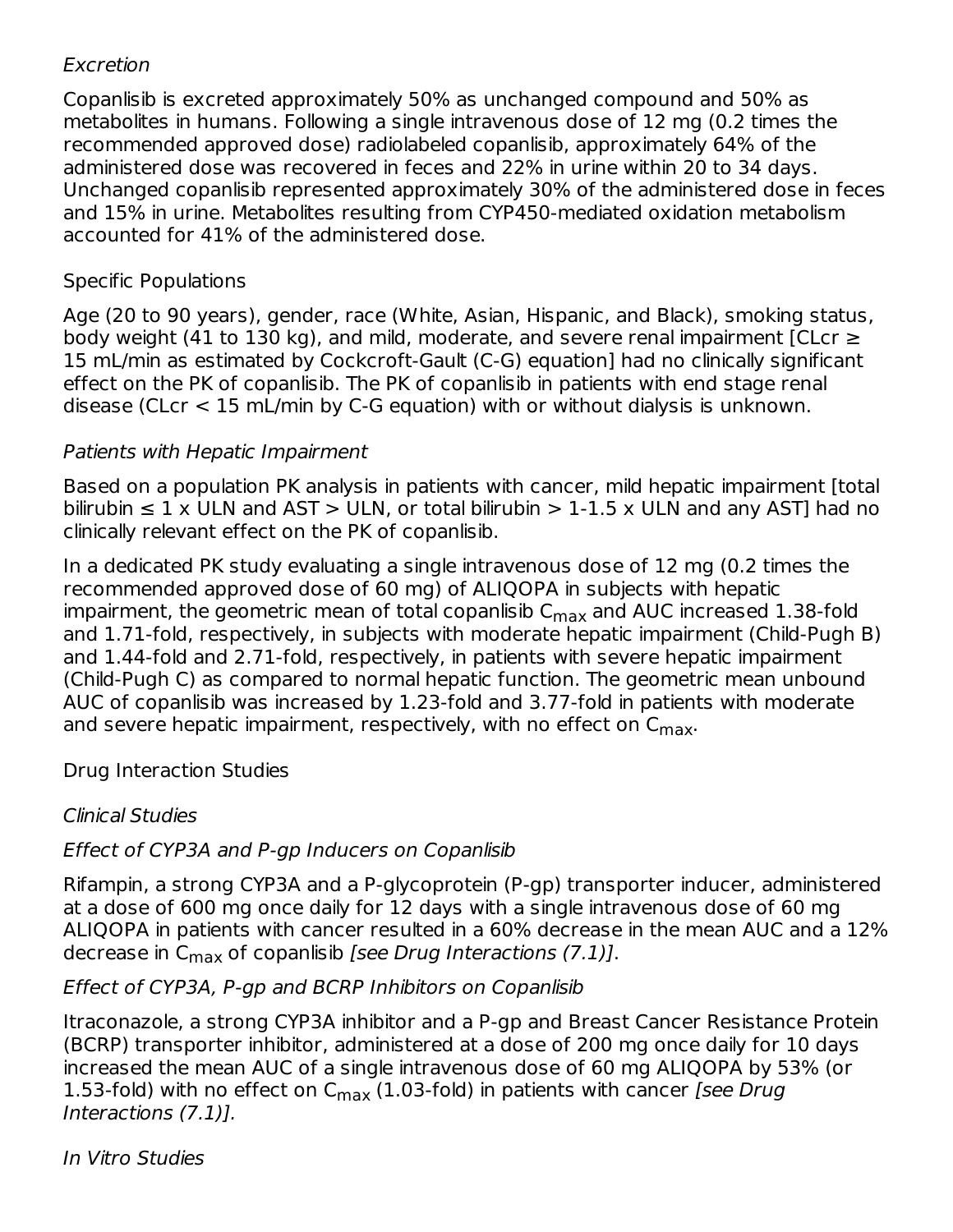### Effect of Transporters on Copanlisib:

Copanlisib is a substrate of P-gp and BCRP, but not a substrate for organic cation transporter (OCT) 1, OCT2, and OCT3, organic anion transporter (OAT) 1 and OAT3, organic anion-transporting polypeptide (OATP) 1B1 and OATP1B3, multidrug and toxin extrusion protein 1(MATE1) or MATE2-K.

### Effect of Copanlisib on CYP and non-CYP Enzymes

Copanlisib is not an inhibitor of the metabolism of drugs that are substrates of the major CYP isoforms (CYP1A2, 2A6, 2B6, 2C8, 2C9, 2C19, 2D6, 2E1, and 3A4) or uridine diphosphate-glucuronosyltransferase isoforms (UGT) or dihydropyrimidine dehydrogenase (DPD) at therapeutic 60 mg dose plasma concentrations. Copanlisib is not an inducer of CYP1A2, CYP2B6 and CYP3A.

### Effect of Copanlisib on Drug Transporter Substrates

Copanlisib is not an inhibitor of P-gp, BCRP, multi-drug resistance-associated protein (MRP2), bile salt export pump (BSEP), OATP1B1, OATP1B3, OAT1, OAT3, OCT1, OCT2, and MATE1 at therapeutic 60 mg dose plasma concentrations.

Copanlisib is an inhibitor of MATE2-K (IC $_{50}$ : 0.09  $\mu$ M). Inhibition may occur after copanlisib infusion at approved recommended dosage. The clinical significance of this potential inhibition on plasma concentrations of concomitantly administered drugs that are MATE2-K substrates is unknown.

## **13 NONCLINICAL TOXICOLOGY**

## **13.1 Carcinogenesis, Mutagenesis, Impairment of Fertility**

Carcinogenicity studies have not been conducted with copanlisib.

Copanlisib did not cause genetic damage in in vitro or in vivo assays.

Fertility studies with copanlisib were not conducted; however, adverse findings in male and female reproductive systems were observed in the repeat dose toxicity studies. Findings in the male rats and/or dogs included effects on the testes (germinal epithelial degeneration, decreased weight, and/or tubular atrophy), epididymides (spermatic debris, decreased weight, and/or oligospermia/aspermia), and prostate (reduced secretion and/or decreased weight). Findings in female rats included effects on ovaries (hemorrhage, hemorrhagic cysts, and decreased weight), uterus (atrophy, decreased weight), vagina (mononuclear infiltration), and a dose-related reduction in the numbers of female rats in estrus.

## **14 CLINICAL STUDIES**

# **14.1 Relapsed Follicular Lymphoma**

The efficacy of ALIQOPA was evaluated in a single-arm, multicenter, phase 2 clinical trial (NCT 01660451) CHRONOS-1 in a total of 142 subjects, which included 104 subjects with follicular B-cell non-Hodgkin lymphoma who had relapsed disease following at least two prior treatments. Patients must have received rituximab and an alkylating agent. Baseline patient characteristics are summarized in Table 5. The most common prior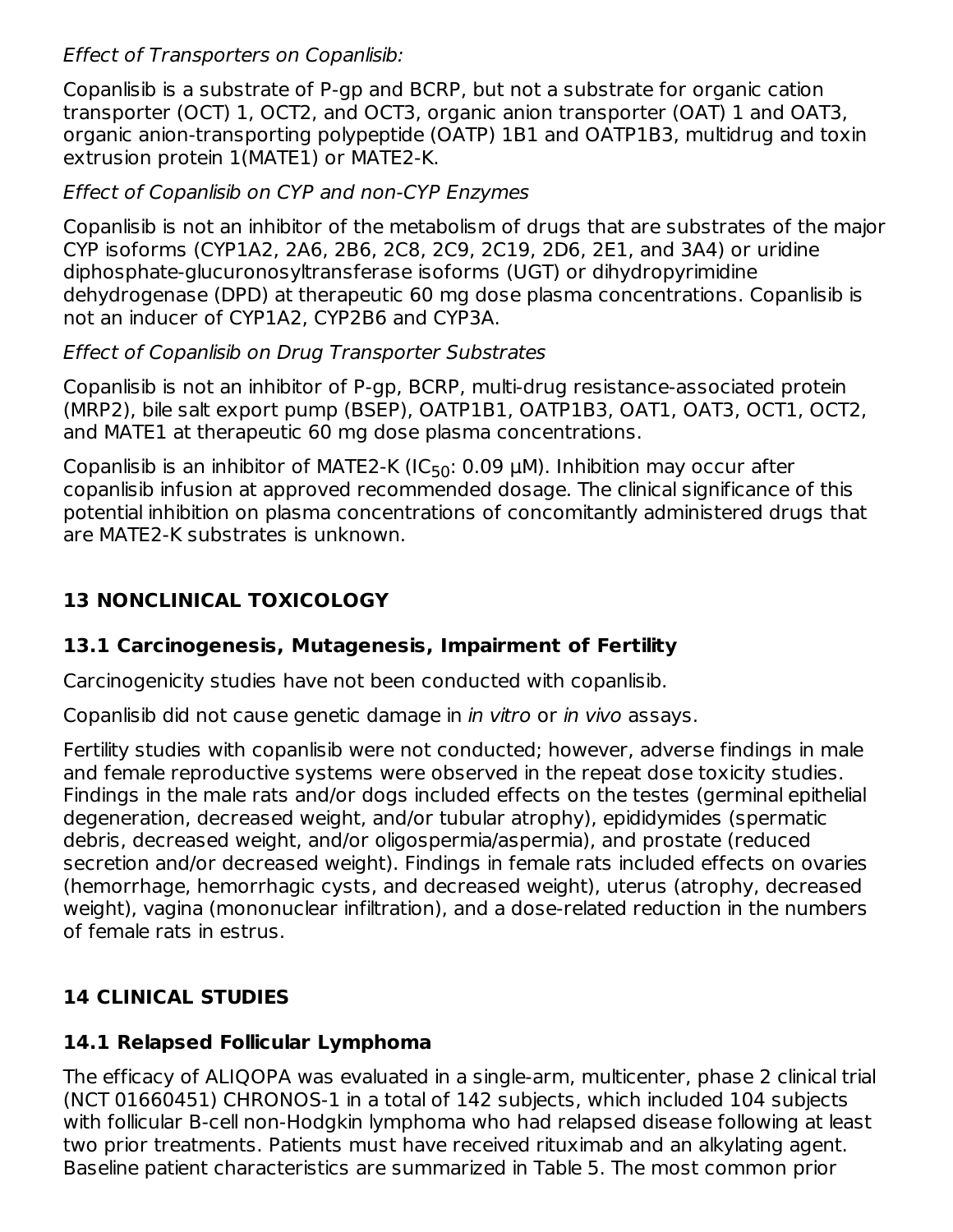systemic therapies were chemotherapy in combination with anti-CD20 immunotherapy (89%), chemotherapy alone (41%), and anti-CD20 immunotherapy alone (37%). In CHRONOS-1, 34% of patients received two prior lines of therapy and 36% received three prior lines of therapy.

| <b>Characteristics</b>                                        | <b>ALIQOPA</b><br>$N = 104$ |  |
|---------------------------------------------------------------|-----------------------------|--|
| Age, years; median (range)                                    | 62 (25 to 81)               |  |
| Caucasian                                                     | 83%                         |  |
| Male                                                          | 52%                         |  |
| ECOG performance status (0 or 1)                              | 96%                         |  |
| Number of prior therapies; median (range)                     | 3(2 to 8)                   |  |
| Time since diagnosis, years; median (range)                   | 5.8 (0.75 to 33.9)          |  |
| Percent of patients refractory* to:                           |                             |  |
| last regimen                                                  | 62%                         |  |
| last anti-CD20 immunotherapy                                  | 57%                         |  |
| last alkylating agent                                         | 38%                         |  |
| last combination anti-CD20 immunotherapy and alkylating agent | 41%                         |  |

| Table 5: Baseline Patient Characteristics (Follicular Lymphoma) |  |  |  |
|-----------------------------------------------------------------|--|--|--|
|-----------------------------------------------------------------|--|--|--|

\*Refractory: No response or progression of disease within six months of last treatment.

One hundred forty-two patients received 60 mg ALIQOPA; 130 patients received fixed dose 60 mg ALIQOPA and 12 patients received 0.8 mg/kg equivalent ALIQOPA administered as a 1-hour intravenous infusion on Days 1, 8, and 15 of a 28-day treatment cycle on an intermittent schedule (three weeks on and one week off). Treatment continued until disease progression or unacceptable toxicity. Tumor response was assessed according to the International Working Group response criteria for malignant lymphoma. Efficacy based on overall response rate (ORR) was assessed by an Independent Review Committee. Efficacy results from CHRONOS-1 are summarized in Table 6.

### **Table 6: Overall Response Rate (ORR) and Duration of Response (DOR) in Patients with Relapsed Follicular Lymphoma**

|                             | <b>ALIQOPA</b><br>$N = 104$ |
|-----------------------------|-----------------------------|
| ORR, n (%)                  | 61 (59%)                    |
| $(95% \text{ Cl})$          | (49, 68)                    |
| $CR, n (\%)$                | 15 (14%)                    |
| $PR, n$ (%)                 | 46 (44%)                    |
| Median* DOR, months (range) | $12.2(0+, 22.6)$            |

 $ORR = overall response rate$ ; CI = confidence interval;  $CR = complete response$ ;

 $PR =$  partial response;  $DOR =$  duration of response

\*Kaplan-Meier estimate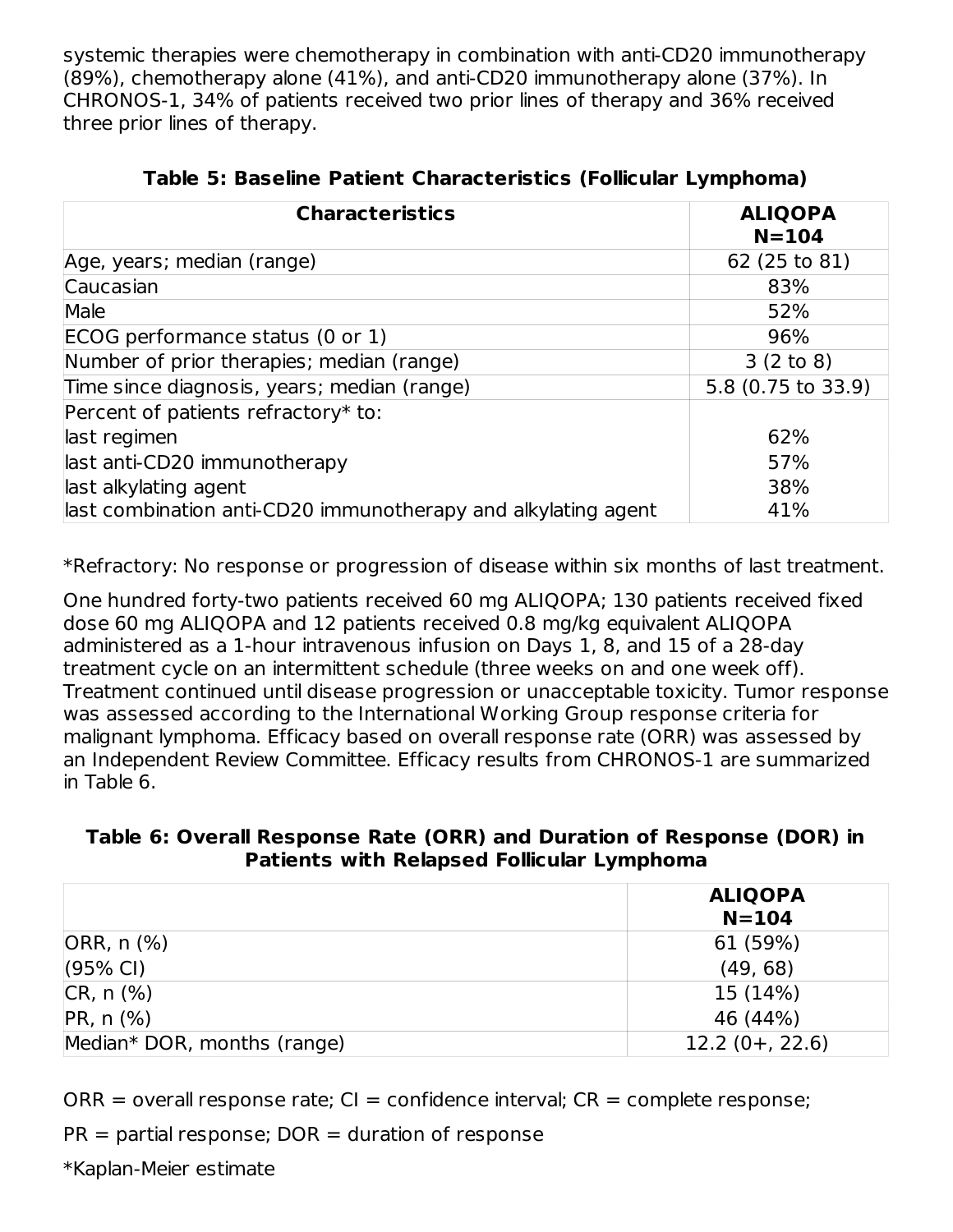The median time to response was 1.7 months (range 1.3 to 9.7 months).

### **16 HOW SUPPLIED/STORAGE AND HANDLING**

#### How Supplied

ALIQOPA is contained in a colorless glass vial closed with bromobutyl stopper with a flanged closure. Each vial of ALIQOPA contains copanlisib as a lyophilized solid.

| <b>NDC</b>   | Strength                                  | <b>Reconstituted Concentration</b> |
|--------------|-------------------------------------------|------------------------------------|
| 50419-385-01 | $60 \text{ mg}$                           | $ 15 \text{ mg/mL}$                |
|              | $\vert$ (one single-dose vial per carton) |                                    |

Storage and Handling

Product as packaged for sale

ALIQOPA vials must be refrigerated at 2°C to 8°C (36°F to 46°F).

Product after reconstitution

Administer reconstituted and diluted solution immediately. If not, refrigerate at 2°C to 8°C (36°F to 46°F) and use within 24 hours. After refrigeration, allow the product to adapt to room temperature before use. Avoid exposure of the diluted solution to direct sunlight.

Mix only with sterile 0.9% Sodium Chloride Injection, USP solution. Do not mix or inject ALIQOPA with other drugs or other diluents [see Dosage and Administration (2.5)].

## **17 PATIENT COUNSELING INFORMATION**

Advise the patient to read the FDA-approved patient labeling (Patient Information).

- Infections Advise patients that ALIQOPA can cause serious infections that may be fatal. Advise patients to immediately report symptoms of infection [see Warnings] and Precautions (5.1)].
- Hyperglycemia Advise patients that an infusion-related increase in blood glucose may occur, and to notify their healthcare provider of any symptoms such as pronounced hunger, excessive thirst, headaches, or frequently urinating. Blood glucose levels should be well controlled prior to infusion [see Warnings and Precautions (5.2)].
- Hypertension Advise patients that an infusion-related increase in blood pressure may occur, and to notify their healthcare provider of any symptoms such as dizziness, passing out, headache, and/or a pounding heart. Blood pressure should be normal or well controlled prior to infusion [see Warnings and Precautions (5.3)].
- Non-infectious pneumonitis – Advise patients of the possibility of pneumonitis, and to report any new or worsening respiratory symptoms including cough or difficulty breathing [see Warnings and Precautions (5.4)].
- Neutropenia Advise patients of the need for periodic monitoring of blood counts and to notify their healthcare provider immediately if they develop a fever or any signs of infection [see Warnings and Precautions (5.5)].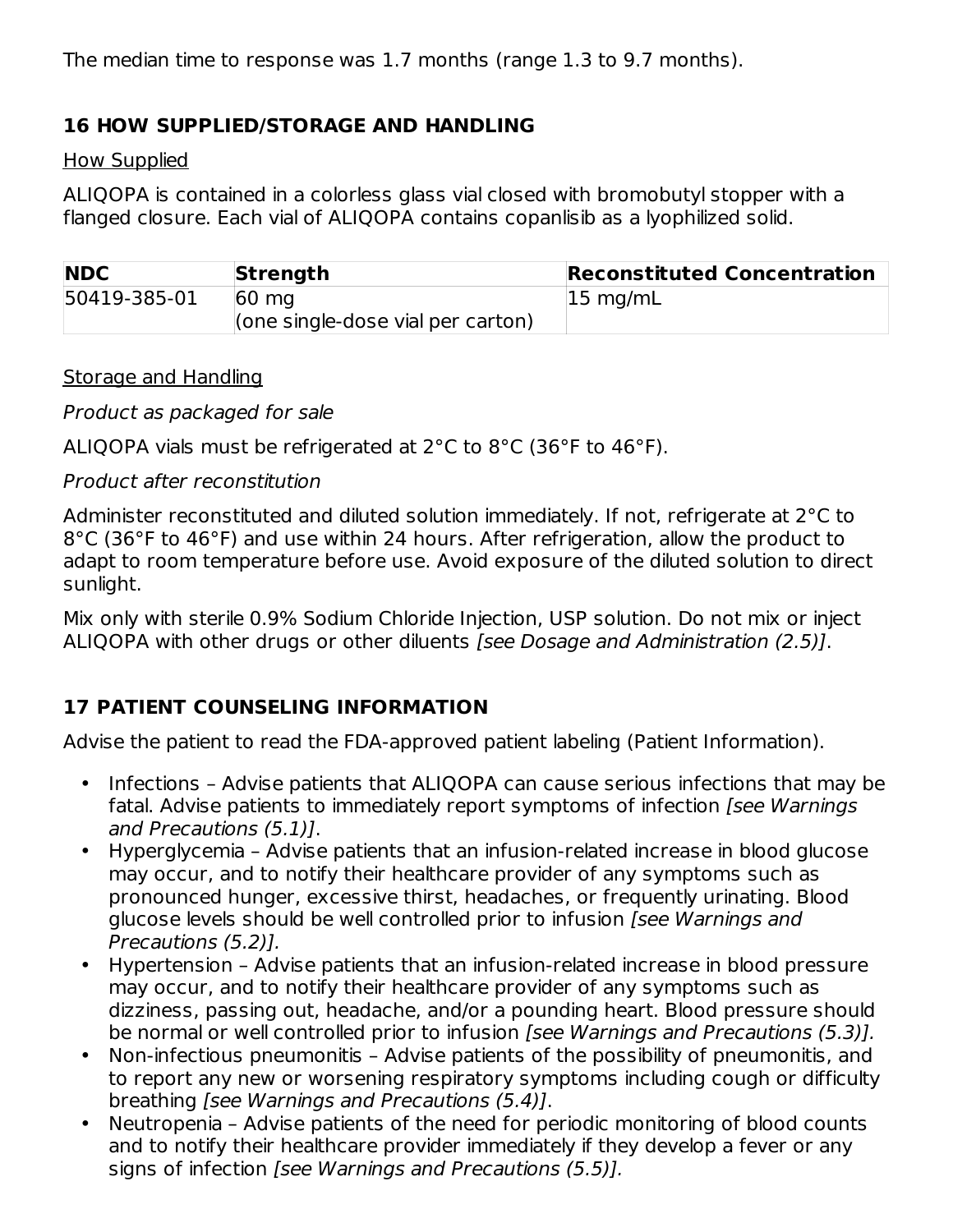- $\bullet$ Severe cutaneous reactions – Advise patients that a severe cutaneous reaction may occur, and to notify their healthcare provider if they develop skin reactions (rash, redness, swelling, itching or peeling of the skin) [see Warnings and Precautions (5.6)].
- Pregnancy – Advise females of reproductive potential to use effective contraceptive methods and to avoid becoming pregnant during treatment with ALIQOPA and for one month after the last dose. Advise patients to notify their healthcare provider immediately in the event of a pregnancy or if pregnancy is suspected during ALIQOPA treatment. Advise males with female partners of reproductive potential to use effective contraception during treatment with ALIQOPA and for one month after the last dose [see Warnings and Precautions (5.7)].
- Lactation Advise not to breastfeed during treatment with ALIQOPA and for 1 month after the last dose [see Use in Specific Populations (8.2)].
- © 2017 Bayer HealthCare Pharmaceuticals Inc.

## **Patient Package Insert**

#### **PATIENT INFORMATION ALIQOPA™ (AL-ih-KO-pah) (copanlisib) for injection**

### **What is ALIQOPA?**

ALIQOPA is a prescription medicine used to treat adults with follicular lymphoma (FL) when the disease has come back after treatment with at least two prior medicines.

It is not known if ALIQOPA is safe and effective in children.

#### **Before receiving ALIQOPA, tell your healthcare provider about all of your medical conditions, including if you:**

- have an infection
- have lung or breathing problems
- have high blood pressure (hypertension)
- have diabetes or high blood sugar (hyperglycemia)
- are pregnant or plan to become pregnant. ALIQOPA can harm your unborn baby.
	- o Your healthcare provider will perform a pregnancy test before starting treatment with ALIQOPA.
	- o **Females** who are able to become pregnant should use effective birth control (contraception) during treatment with ALIQOPA and for 1 month after the last dose of ALIQOPA. Talk to your healthcare provider about birth control methods that may be right for you. Tell your healthcare provider right away if you become pregnant or think you are pregnant during treatment with ALIQOPA.
	- o **Males** with female partners who are able to become pregnant should use effective birth control (contraception) during treatment with ALIQOPA and for 1 month after the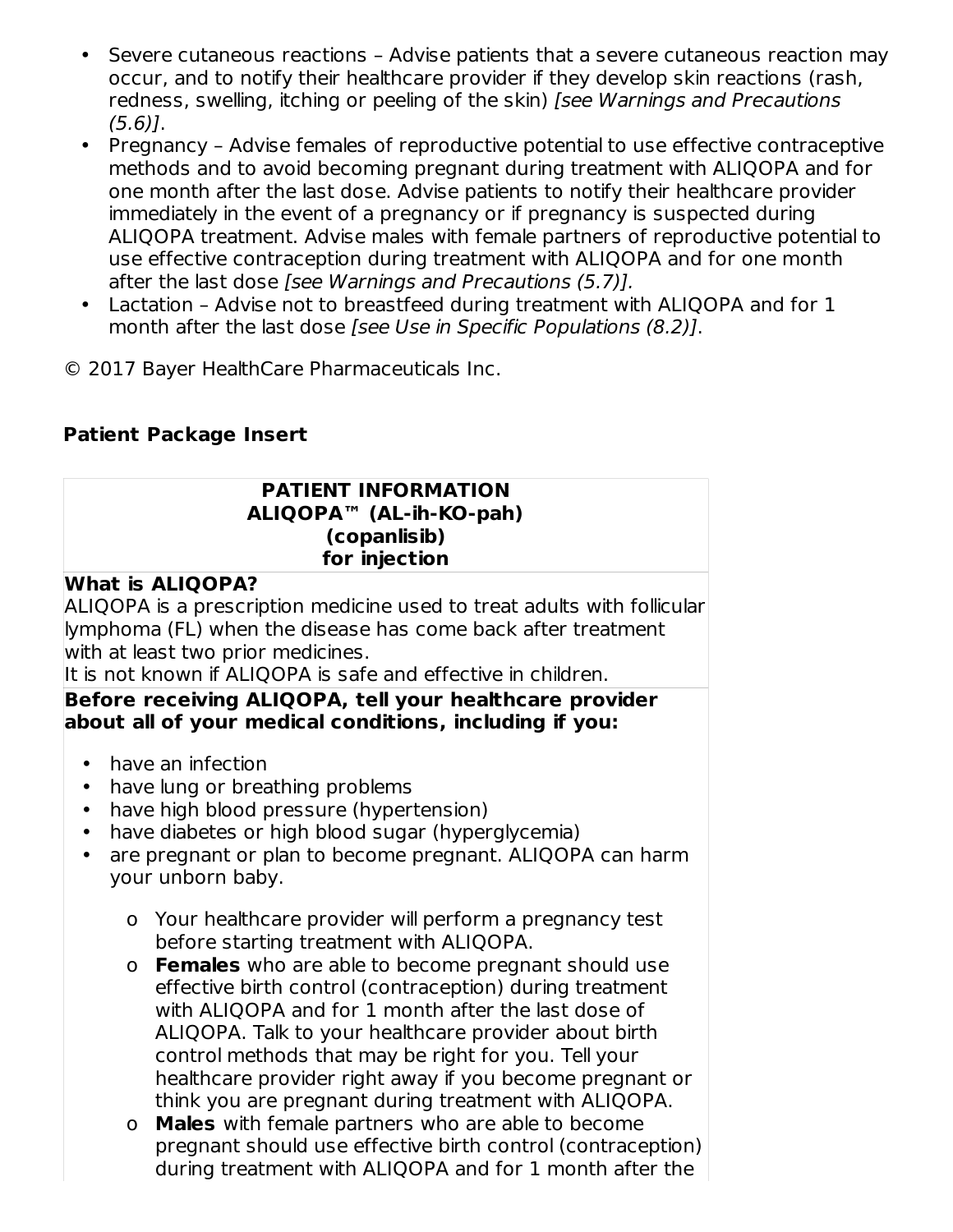last dose of ALIQOPA.

• are breastfeeding or plan to breastfeed. It is not known if ALIQOPA passes into your breast milk. Do not breastfeed during treatment with ALIQOPA and for 1 month after the last dose of ALIQOPA. Talk to your healthcare provider about the best way to feed your child during treatment with ALIQOPA.

**Tell your healthcare provider about all the medicines you take,** including prescription and over-the-counter medicines, vitamins, and herbal supplements. Certain other medicines may affect how ALIQOPA works.

Know the medicines you take. Keep a list of your medicines and show it to your healthcare provider and pharmacist when you get a new medicine.

## **How will I receive ALIQOPA?**

- ALIQOPA will be given to you by a healthcare provider as an intravenous (IV) injection into your vein over 1 hour.
- You will receive your ALIQOPA treatment 1 time every week for 3 weeks and then stop for 1 week. This is 1 cycle of treatment. ALIQOPA is usually given on Day 1, Day 8, and Day 15 of a 28 day treatment cycle.
- Your healthcare provider will decide how many treatment cycles you need.
- Your healthcare provider may withhold treatment, decrease your dose, temporarily stop, or permanently stop treatment with ALIQOPA if you have certain side effects.

## **What should I avoid while receiving ALIQOPA?**

- Avoid taking St. John's Wort during treatment with ALIQOPA.
- Avoid drinking grapefruit juice during treatment with ALIQOPA.

#### **What are the possible side effects of ALIQOPA? ALIQOPA can cause serious side effects, including:**

- **Infections.** ALIQOPA can cause serious infections that may lead to death. The most common serious infection was pneumonia. Tell your healthcare provider right away if you have a fever or any signs of an infection during treatment with ALIQOPA.
- **High blood sugar (hyperglycemia).** High blood sugar is common following ALIQOPA infusion and can sometimes be serious. Tell your healthcare provider if you develop any symptoms of hyperglycemia during treatment with ALIQOPA. Symptoms of hyperglycemia may include:

o headaches

- o being very thirsty
- o frequent urination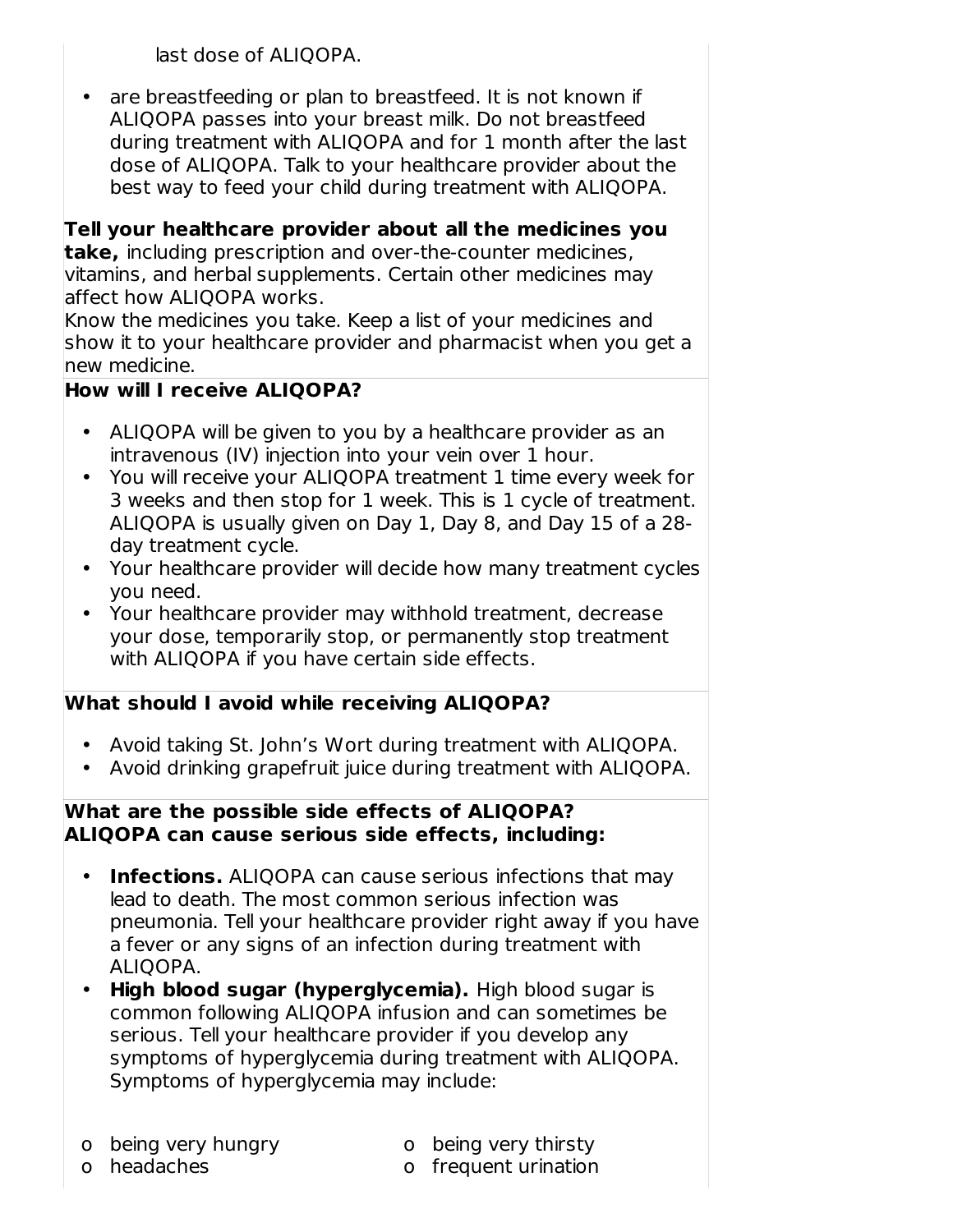- **High blood pressure (hypertension).** High blood pressure is common following ALIQOPA infusion and can sometimes be serious.
- **Lung or breathing problems.** Your healthcare provider may do tests to check your lungs if you have breathing problems during treatment with ALIQOPA. Tell your healthcare provider right away if you develop new or worsening cough, shortness of breath, or difficulty breathing.
- **Low white blood cell count (neutropenia**). Neutropenia is common with ALIQOPA treatment and can sometimes be serious. Your healthcare provider will check your blood counts regularly during treatment with ALIQOPA. Tell your healthcare provider right away if you have a fever or any signs of infection during treatment with ALIQOPA.
- **Severe skin reactions.** Skin peeling, rash, and itching are common with ALIQOPA and can sometimes be serious. Tell your healthcare provider if you develop skin peeling, itching, or rash during treatment with ALIQOPA. Your healthcare provider may withhold treatment, decrease your dose, or permanently stop treatment if you develop severe skin reactions during treatment with ALIQOPA.

## **The most common side effects of ALIQOPA include:**

- low white blood cell count (leukopenia)
- decreased strength and tiredness
- low platelets in your blood (thrombocytopenia)

• diarrhea

- lower respiratory tract infection
- nausea

These are not all of the possible side effects of ALIQOPA. Call your doctor for medical advice about side effects. You may report side effects to FDA at 1-800-FDA-1088.

#### **General information about the safe and effective use of ALIQOPA**

Medicines are sometimes prescribed for purposes other than those listed in a Patient Information leaflet. You can ask your healthcare provider or pharmacist for information about ALIQOPA that is written for health professionals.

# **What are the ingredients in ALIQOPA? Active ingredient:** copanlisib

**Inactive ingredients:** citric acid anhydrous, mannitol

Manufactured in Germany

Manufactured for: Bayer HealthCare Pharmaceuticals Inc.,

Whippany, NJ 07981 USA

© 2017 Bayer HealthCare Pharmaceuticals Inc.

For more information, go to www.aliqopa.com or call 1-888-842- 2937.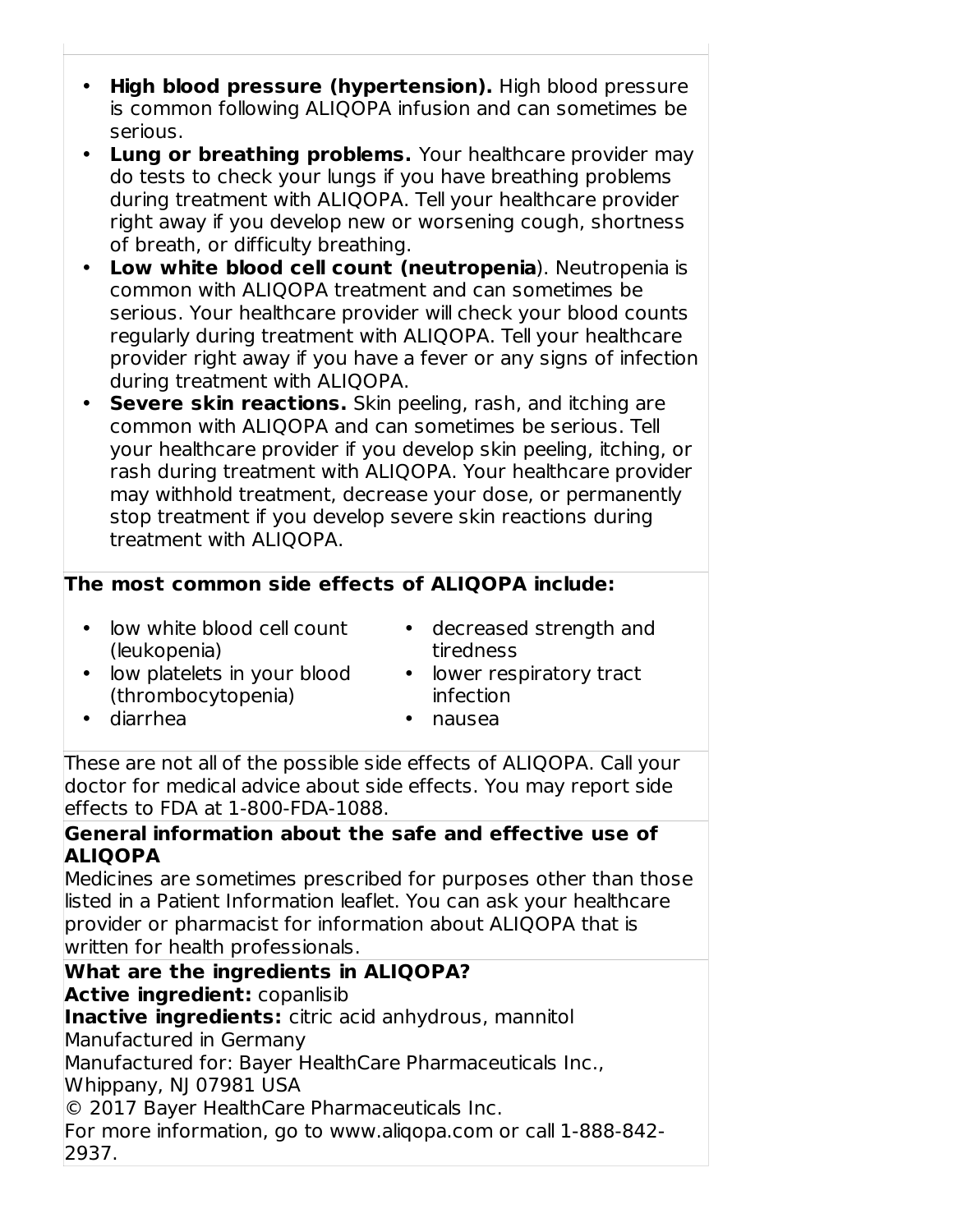This Patient Information has been approved by the U.S. Food and Drug Administration Issued: Feb 2022

## **PACKAGE/LABEL PRINCIPAL DISPLAY PANEL**

[The following is a representative example of Aliqopa labeling.] NDC 50419-385-01

**Rx only**

**Aliqopa (copanlisib)**

## **60 mg\***

\*Equivalent to 69.1 mg copanlisib dihydrochloride

## **For intravenous infusion only.**

Must be reconstituted and diluted.

Single dose vial - discard unused portion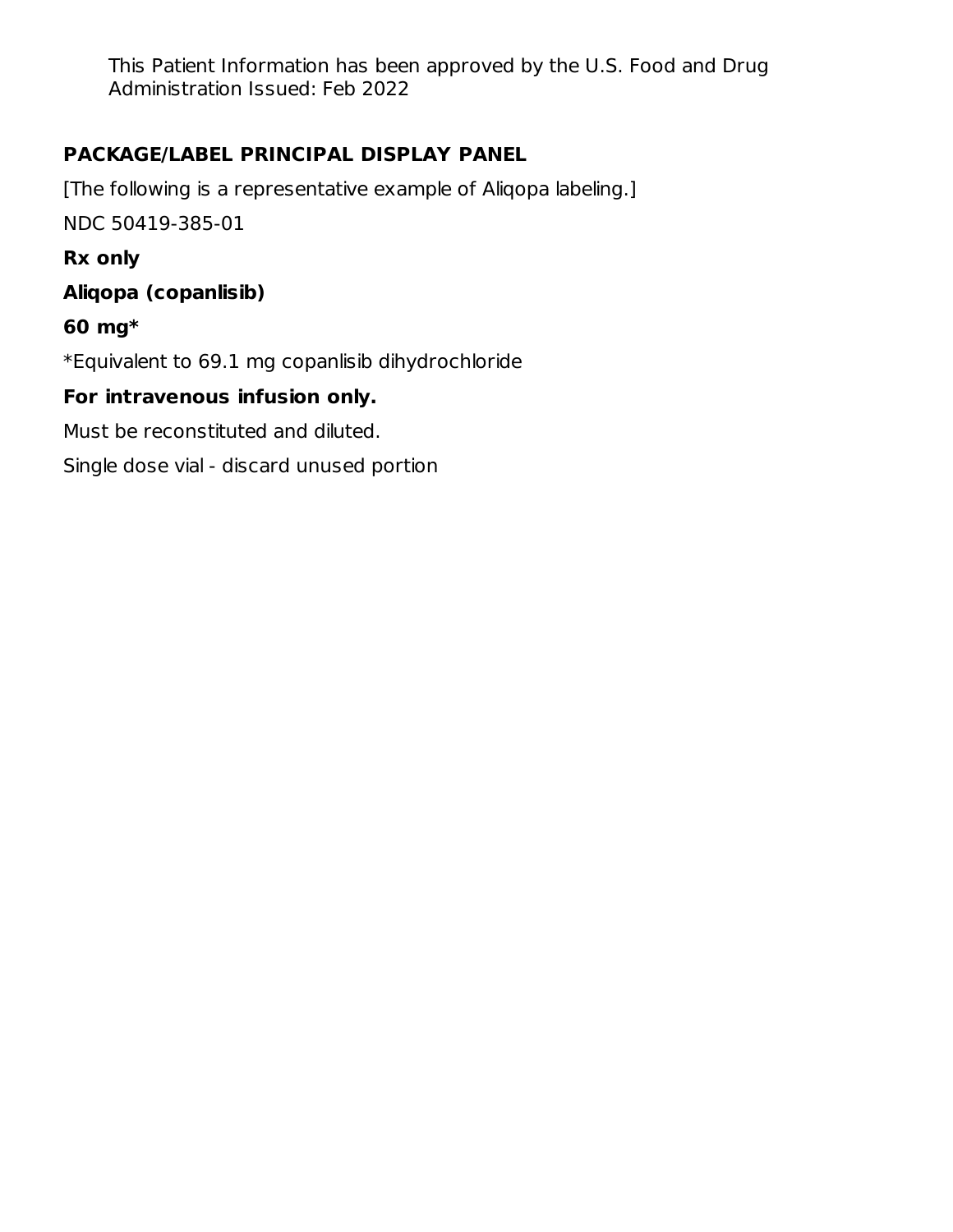

| <b>ALIQOPA</b><br>copanlisib injection, powder, lyophilized, for solution |                         |                           |                   |
|---------------------------------------------------------------------------|-------------------------|---------------------------|-------------------|
|                                                                           |                         |                           |                   |
| <b>Product Information</b>                                                |                         |                           |                   |
| <b>Product Type</b>                                                       | HUMAN PRESCRIPTION DRUG | <b>Item Code (Source)</b> | NDC:50419-385     |
| <b>Route of Administration</b>                                            | <b>INTRAVENOUS</b>      |                           |                   |
|                                                                           |                         |                           |                   |
| <b>Active Ingredient/Active Moiety</b>                                    |                         |                           |                   |
|                                                                           | <b>Ingredient Name</b>  | <b>Basis of Strength</b>  | <b>Strength</b>   |
| <b>COPANLISIB</b> (UNII: W6V529FZ9) (COPANLISIB - UNII:W6V529FZ9)         |                         | <b>COPANLISIB</b>         | $15$ mg in $1$ mL |
|                                                                           |                         |                           |                   |
| <b>Inactive Ingredients</b>                                               |                         |                           |                   |
|                                                                           | <b>Ingredient Name</b>  |                           | <b>Strength</b>   |
| <b>ANHYDROUS CITRIC ACID (UNII: XF417D3PSL)</b>                           |                         |                           |                   |
|                                                                           |                         |                           |                   |
|                                                                           |                         |                           |                   |